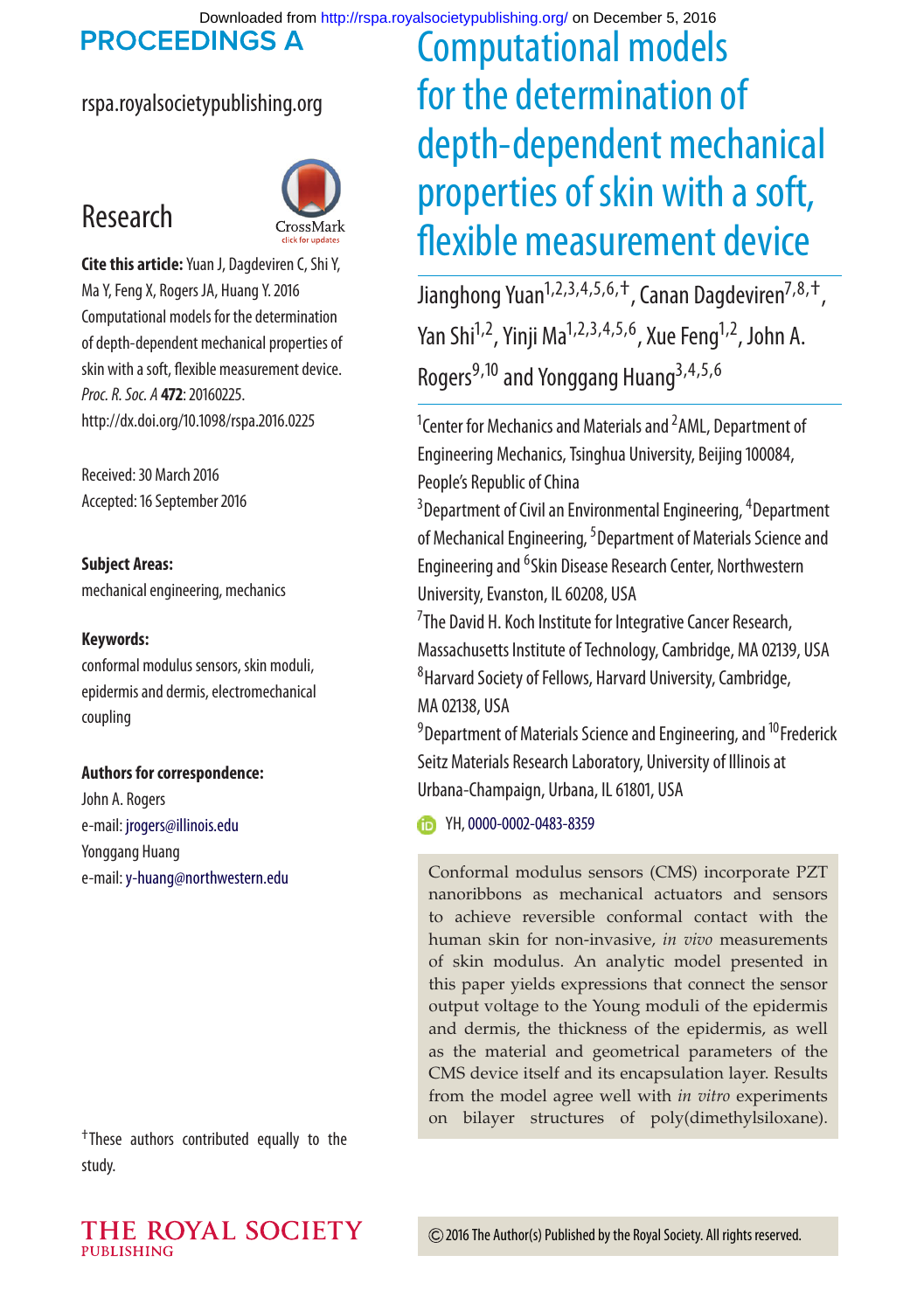These results provide a means to determine the skin moduli (epidermis and dermis) and the thickness of the epidermis from *in vivo* measurements of human skin.

## 1. Introduction

Human skin is a complex living tissue consisting of several heterogeneous layers, namely the epidermis (composed of the stratum corneum and the viable epidermis) [\[1\]](#page-15-0), the dermis (composed of the superficial papillar dermis and the collagen-rich reticular dermis) [\[2\]](#page-15-1) and the hypodermis (i.e. the subcutaneous fat) overlying the subcutaneous tissue (i.e. the muscle) [\[3\]](#page-15-2). Although the human skin behaves as nonlinear, viscoelastic, anisotropic, inhomogeneous and incompressible material [\[4\]](#page-15-3), the effective Young's modulus remains a key parameter that characterizes its overall mechanical properties [\[5](#page-15-4)[,6\]](#page-15-5). Determination of the Young modulus of each component layer of the human skin is of critical importance for cosmetic and clinical applications, of relevance in the efficacy of cosmetic products such as creams [\[7\]](#page-15-6), drug delivery using microneedles or microjets [\[1\]](#page-15-0), and diagnosis of various skin diseases such as scleroderma, Ehlers–Danlos and skin cancer [\[6,](#page-15-5)[8\]](#page-15-7).

For measuring the Young modulus of human skin, various experimental methods have been developed, e.g. indentation [\[1,](#page-15-0)[3\]](#page-15-2), suction [\[2](#page-15-1)[,4](#page-15-3)[,7\]](#page-15-6), torsion [\[5](#page-15-4)[,9\]](#page-15-8), traction [\[10](#page-15-9)[,11\]](#page-15-10), elastography [\[6\]](#page-15-5) and surface wave propagation [\[12\]](#page-16-0). By performing *in vivo* suction experiments with different aperture diameters, Hendriks *et al.* [\[2\]](#page-15-1) found a large difference in stiffness between the reticular dermis layer and the upper layer consisting of the epidermis and the papillar dermis. The results verified, to a certain extend, the hypothesis that experiments with different length scales can capture the mechanical behaviour of different layers of human skin. By using a spherical tip with a large diameter compared with the sample thickness in *in vitro* microindentation experiments, Geerligs *et al.* [\[1\]](#page-15-0) observed no significant differences in stiffness between the stratum corneum and the viable epidermis of human skin. From *in vivo* indentation experiments using a conical steel indenter with a height of 10 mm, Pailler-Mattei *et al.* [\[3\]](#page-15-2) concluded that it is necessary to take into account the effect of the subcutaneous fat and muscle to estimate the Young modulus of human skin correctly. Hendriks *et al.* [\[4\]](#page-15-3) showed, however, that contribution from the subcutaneous fat layer to the mechanical response of the human skin is negligible in suction experiments, using an aperture size of 6 mm. By measuring the surface waves induced by short impulses via the phasesensitive optical coherence tomography, Li *et al.* [\[12\]](#page-16-0) successfully evaluated the Young moduli of the dermis and the subcutaneous fat of human skin. These experiments did not, however, yield the Young moduli of the thin epidermis, because the excitation frequency and the sampling frequency they used in *in vivo* experiments were not sufficiently high.

In recent years, stretchable and flexible electronics have emerged in forms that allow accurate measurements of electrophysiological signals and thermal and mechanical properties of the human body [\[13](#page-16-1)[–23\]](#page-16-2). Dagdeviren *et al.* [\[24\]](#page-16-3) reported a microconformal modulus sensor (CMS) system that can achieve soft and reversible conformal contact with the underlying complex topography and texture of the human skin, and surfaces of other organs of the body, to provide accurate and reproducible non-invasive measurements of the modulus. In this paper, we develop an analytical model to extend Dagdeviren *et al.*'s experimental design [\[24\]](#page-16-3) to simultaneous determination of the Young moduli of the epidermis and dermis layers as well as the epidermis thickness. The paper is organized as follows. The geometrical and material properties of the proposed model are described in detail in §2. The analytic model, which accounts for the interaction between the CMS system and the multi-layered skin, is discussed in detail in §3. The analytic model is then compared with a validation experiment. Section 4 presents a strategy to extract the skin moduli (epidermis and dermis) and the epidermis thickness from data obtained from the CMS system. The paper concludes with some summary remarks in §5. We emphasize here that this is mostly an analytical paper, rather than an experimental paper, with figures [3–](#page-8-0)[6](#page-9-0) being the main analytical results of our theoretical model.

...................................................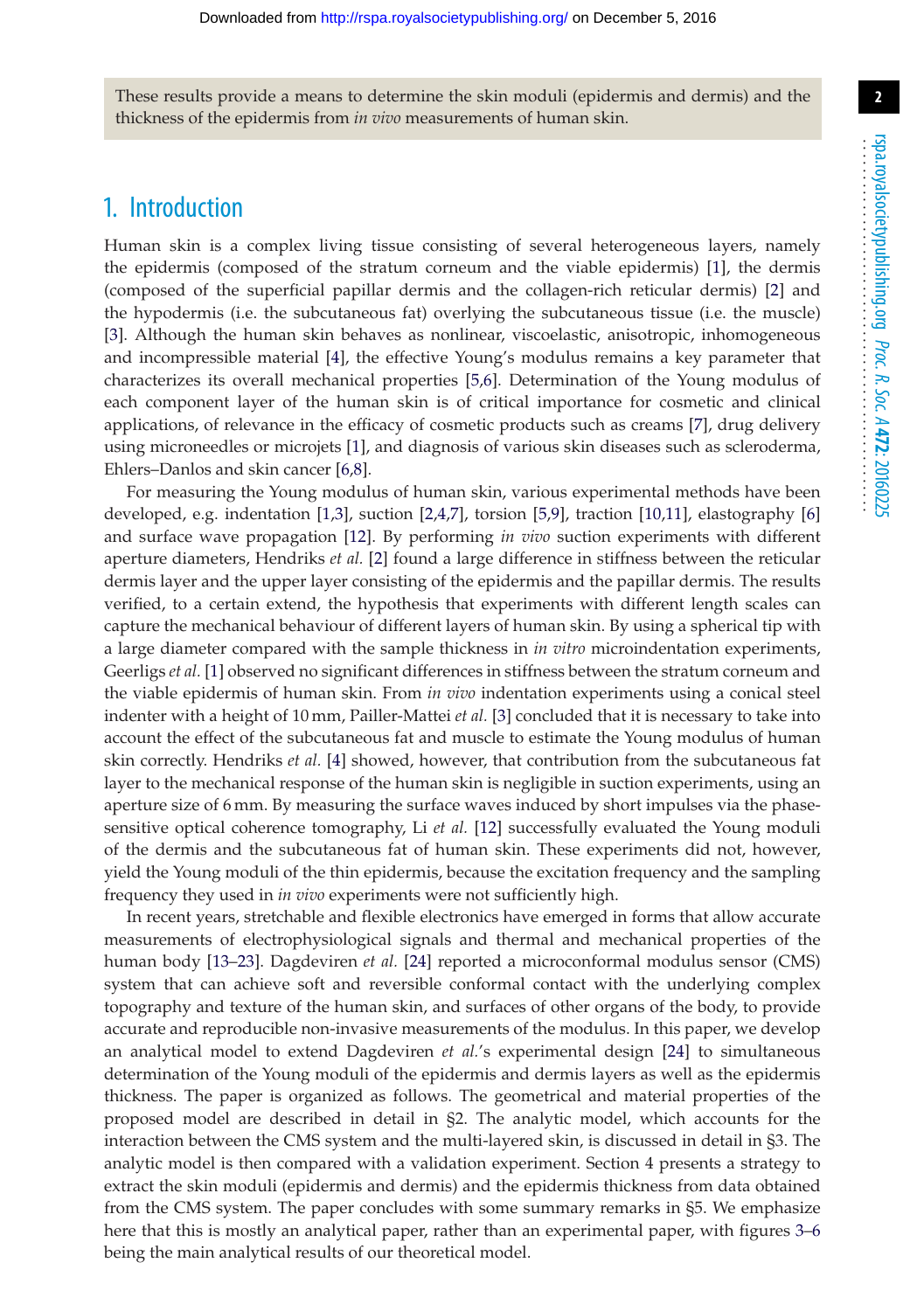

<span id="page-2-0"></span>**Figure 1.** Bilayered structure of the human skin and conformal modulus sensor (CMS) system mounted on the surface with encapsulation, where  $(x_a, z)$  and  $(x_a, z)$  are the local coordinates with the origin at the centres of the actuator and sensor, respectively; (*x*,*z*) is the global coordinates. The actuator, the sensor and the surrounding media interact through the resultant, distributed shear forces  $\tau_a$  and  $\tau_s$  at their interfaces.

# 2. Model description

As shown in [figure 1,](#page-2-0) by neglecting the extremely soft subcutaneous fat [\[4\]](#page-15-3), the human skin can be approximately modelled as a bilayered system: an elastic epidermis layer with the thickness *H*epidermis and Young modulus *E*epidermis and an elastic dermis layer with the Young modulus *E*dermis. The dermis layer is much thicker (e.g. approx. 1 mm [\[12](#page-16-0)[,25\]](#page-16-4)) than the epidermis (e.g. approx. 0.1 mm [\[12](#page-16-0)[,25\]](#page-16-4)) and is therefore simplified as a semi-infinite solid. Their Poisson's ratios are 0.5 because of the incompressibility.

A CMS system with an encapsulation layer (thickness *H*encap, Young's modulus *E*encap, and Poisson's ratio 0.5) is mounted on the surface of the human skin [\(figure 1\)](#page-2-0). The piezoelectric actuator (length 2*a*) and sensor (length 2*b*) in the CMS system are laminates composed of seven parallel layers with a total thickness of about 5 µm [\[24\]](#page-16-3). The fourth (middle) layer among them is made of PZT-4 with a thickness of  $h_{PZT} \approx 0.5 \,\mu m$  [\[24\]](#page-16-3)), and the poling direction of PZT-4 is along its thickness. The geometrical and material properties of each constituent layer are listed in appendix A. The spacing between the centres of a pair of sensors and actuators is *l*.

The model is two-dimensional with plane-strain deformation. The inertia effect is negligible owing to the low working frequency (below 1000 Hz) of the CMS system [\[24\]](#page-16-3) such that the harmonic vibrations in the experiments can be treated as a quasi-static problem.

The piezoelectric actuator is subjected to an input voltage *U*<sub>input</sub>. Under the applied electric field *Ez* along the poling direction of the PZT-4 layer, the actuator expands in the thickness direction, and shrinks in the length direction owing to the inverse piezoelectric effect. Because the length (approx.  $10^2 \,\mu m$  [\[24\]](#page-16-3)) of the actuator (or sensor) is much larger than its thickness ( $\approx 5 \,\mu m$ ) [\[24\]](#page-16-3)), the length-shrinking mode dominates the deformation. The actuator (or sensor) can then be modelled as an electro-elastic line with zero thickness [\[26\]](#page-16-5) to impose a resultant shear force distribution onto the surrounding media along the interface between the encapsulation layer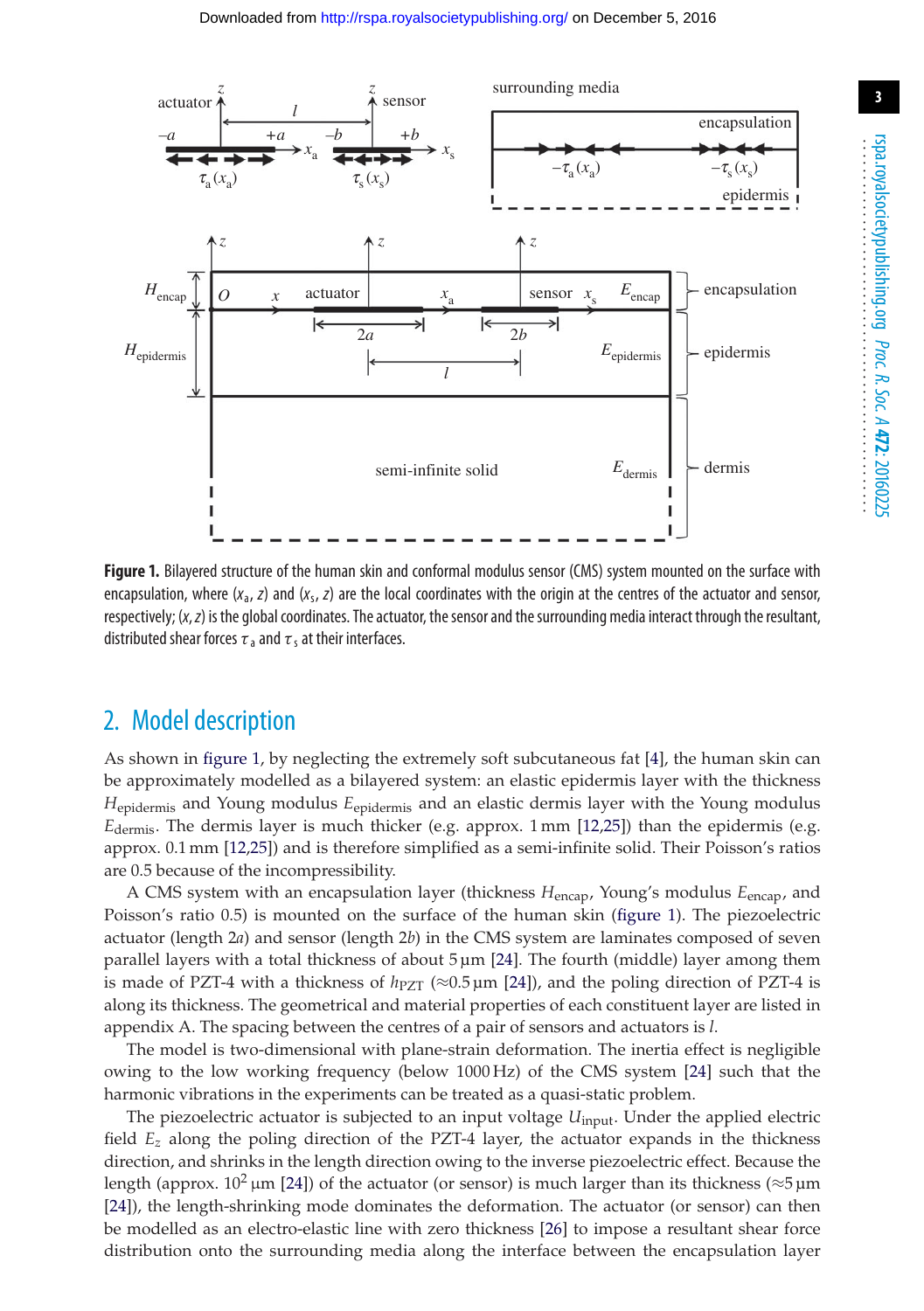and the epidermis layer at the location of the actuator [\(figure 1\)](#page-2-0). The shear force deforms the surrounding media and then lengthens the piezoelectric sensor in its length direction, which results in an output voltage from the sensor owing to the direct piezoelectric effect under the open-loop electrical boundary condition.

The analytical solution in §3 gives the relation between the output voltage of the sensor and the input voltage of the actuator in terms of the Young moduli of the epidermis and dermis layers and the thickness of the epidermis layer, which forms the basis for measuring the skin modulus.

## 3. Analytical solution

It should be pointed out that the bending mode also exists during deformations of the laminated actuator/sensor, but it makes little contribution to the axial strain of the PZT-4 layer, because the neutral axis of bending of the actuator/sensor is inside the PZT-4 layer. The bending effect of the actuator/sensor on the output voltage of the sensor is therefore neglected.

### (a) Analysis of the actuator and the sensor

As shown in [figure 1,](#page-2-0) let  $(x_a, z)$  and  $(x_s, z)$  be the local coordinates with the origin at the centres of the actuator and sensor, respectively, with the *z*-axis normal to the interface and *x*-axis direction from the actuator to the sensor [\(figure 1\)](#page-2-0). The resultant, distributed shear force on the actuator and the sensor, is denoted by  $\tau_a(x_a)$  and  $\tau_s(x_s)$ , respectively. Force equilibrium of the actuator and the sensor requires

$$
\int_{-a}^{a} \tau_a(\xi_a) d\xi_a = 0 \text{ and } \int_{-b}^{b} \tau_s(\xi_s) d\xi_s = 0,
$$
 (3.1)

which results from the traction-free condition at both ends of the actuator or the sensor, because (i) the thickness of the actuator/sensor is extremely small ( $\approx$ 5 µm [\[24\]](#page-16-3)) as compared with its length (approx.  $10^2 \mu m$  [\[24\]](#page-16-3)) and (ii) the Young moduli (approx.  $10^2 kPa$  [24]) of the surrounding encapsulation and epidermis are many orders of magnitude smaller than that of the actuator/sensor (approx.  $10^2$  GPa [\[24\]](#page-16-3)).

The equilibrium equations are

$$
\frac{\partial}{\partial x_a} \sum_{k=1}^7 \sigma_a^{(k)}(x_a) h^{(k)} + \tau_a(x_a) = 0 \quad \text{and} \quad \frac{\partial}{\partial x_s} \sum_{k=1}^7 \sigma_s^{(k)}(x_s) h^{(k)} + \tau_s(x_s) = 0,\tag{3.2}
$$

where the superscript *k* means the *k*th layer of the laminated actuator/sensor;  $h^{(k)}$ ,  $\sigma_a^{(k)}$  and  $\sigma_s^{(k)}$ denote the thickness and the axial stress of the *k*th layer of the actuator or the sensor, respectively. Integration of equation (3.2) gives

$$
\sum_{k=1}^{7} \sigma_{a}^{(k)}(x_{a}) h^{(k)} = -\int_{-a}^{x_{a}} \tau_{a}(\xi_{a}) d\xi_{a} \text{ and } \sum_{k=1}^{7} \sigma_{s}^{(k)}(x_{s}) h^{(k)} = -\int_{-b}^{x_{s}} \tau_{s}(\xi_{s}) d\xi_{s}.
$$
 (3.3)

The axial strain of actuator and sensor, which should be the same in all constituent layers and be continuous across their interfaces with the surrounding media, is denoted by  $\varepsilon_a$  and  $\varepsilon_s$ . The constitutive relations for each constituent layer of the actuator and the sensor are [\[26,](#page-16-5)[27\]](#page-16-6)

$$
\sigma_{a}^{(k)} = \begin{cases} \bar{E}_{a}^{(4)} \varepsilon_{a} - e_{p} E_{z}, & (k = 4) \\ \bar{E}_{a}^{(k)} \varepsilon_{a}, & \text{otherwise} \end{cases} \quad \text{and} \quad \sigma_{s}^{(k)} = \bar{E}_{s}^{(k)} \varepsilon_{s}, (k = 1, 2, ..., 7), \tag{3.4}
$$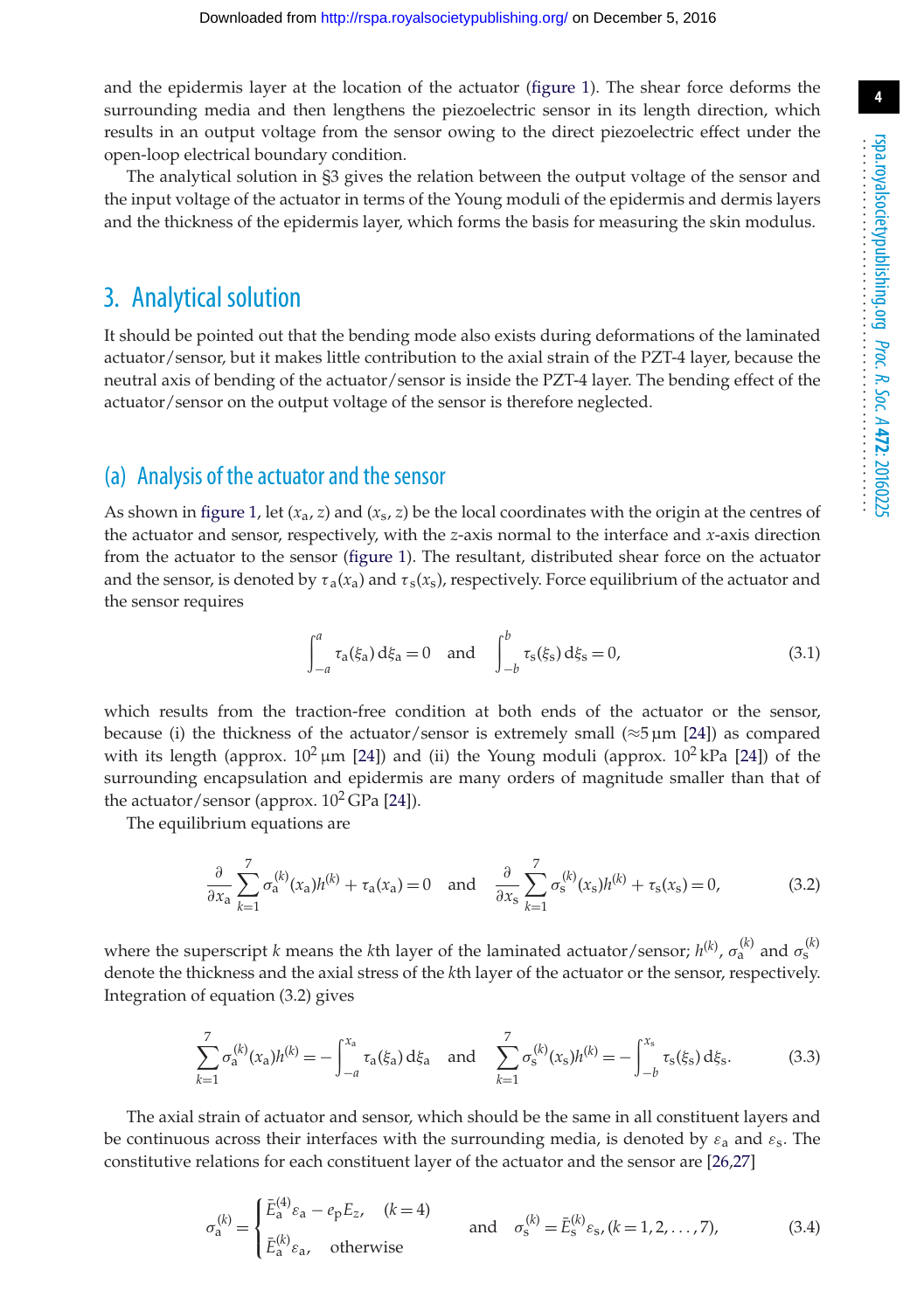with *Ez* being the electric field in the PZT layer of the actuator and

$$
\bar{E}_{\rm a}^{(k)} = \begin{cases}\nc_{11} - \frac{c_{13}^2}{c_{33}}, & k = 4 \\
\frac{E^{(k)}}{1 - (\nu^{(k)})^2}, & \text{otherwise}\n\end{cases}; \quad \bar{E}_{\rm s}^{(k)} = \begin{cases}\nc_{11} - \frac{c_{13}^2}{c_{33}} + \frac{e_{\rm p}^2}{k_{\rm e}}, & k = 4 \\
\frac{E^{(k)}}{1 - (\nu^{(k)})^2}, & \text{otherwise}\n\end{cases};
$$
\n
$$
e_{\rm p} = e_{31} - e_{33} \frac{c_{13}}{c_{33}}; \quad k_{\rm e} = k_{33} + \frac{e_{33}^2}{c_{33}}
$$
\n(3.5)

where  $c_{ij}$ ,  $e_{ij}$  and  $k_{ij}$  are the elastic, piezoelectric and dielectric constants of PZT-4, respectively;  $E^{(k)}$  is the Young modulus and  $v^{(k)}$  is the Poisson's ratio of the *k*th layer.

Substitution of equation (3.4) into equation (3.3) gives the axial strains of the actuator and the sensor as

$$
\varepsilon_{a}(x_{a}) = -\frac{1}{K_{a}} \int_{-a}^{x_{a}} \tau_{a}(\xi_{a}) d\xi_{a} + \frac{e_{p} h_{PZT}}{K_{a}} E_{z} \text{ and } \varepsilon_{s}(x_{s}) = -\frac{1}{K_{s}} \int_{-b}^{x_{s}} \tau_{s}(\xi_{s}) d\xi_{s}, \qquad (3.6)
$$

with

$$
K_{\rm a} = \sum_{k=1}^{7} \bar{E}_{\rm a}^{(k)} h^{(k)} \quad \text{and} \quad K_{\rm s} = \sum_{k=1}^{7} \bar{E}_{\rm s}^{(k)} h^{(k)}.
$$
 (3.7)

The second relation of equation (3.6), together with vanishing electric displacement  $D_z(x_s)$  =  $e_p \epsilon_s(x_s) + k_e E'_z(x_s) = 0$  [\[27\]](#page-16-6) in the PZT-4 layer of the sensor, gives the ratio of the output voltage of the sensor to the input voltage of the actuator as [\[27\]](#page-16-6)

$$
\frac{U_{\text{output}}}{U_{\text{input}}} = \frac{(1/2b)\int_{-b}^{b} \left[-E_{z}(x_{s})h_{\text{PZT}}\right]dx_{s}}{-E_{z}h_{\text{PZT}}} = \frac{e_{\text{p}}}{k_{\text{e}}K_{\text{s}}E_{z}}\frac{1}{2b}\int_{-b}^{b} dx_{\text{s}}\int_{-b}^{x_{\text{s}}} \tau_{\text{s}}(\xi_{\text{s}})\,\mathrm{d}\xi_{\text{s}},\tag{3.8}
$$

where  $E'_{z}(x_{s})$  is the distributed electric field in the PZT-4 layer (sandwiched by two electrodes) of the sensor.

#### (b) Analysis of the surrounding media

Let  $\varepsilon(x; \xi)$  denote the normal strain in the *x*-direction [\(figure 1\)](#page-2-0) at point  $(x, 0)$  (i.e. the interface between the encapsulation and the epidermis) owing to a concentrated force of unit magnitude along the positive *x*-axis [\(figure 1\)](#page-2-0) applied at point  $(\xi, 0)$ . It can be decomposed into two separate parts as follows (see appendix B)

$$
\varepsilon(x;\xi) = \varepsilon_{\text{epidermis}}^{\text{encap}}(x;\xi) + \varepsilon_{\text{dermis}}^{\text{free-surface}}(x;\xi),\tag{3.9}
$$

where the first term on its right-hand side denotes the normal strain owing to the same force in the corresponding bimaterial composed of an encapsulation half-plane and an epidermis half-plane; and the second term accounts for the effects of both the free-surface of the encapsulation layer and the semi-infinite dermis. Generalization of the method of reverberation ray matrix [\[28](#page-16-7)[–30\]](#page-16-8) from elastodynamics to elastostatics gives these two terms as (see appendix B for details)

$$
\varepsilon_{\text{epidermis}}^{\text{encap}}(x;\xi) = -\frac{3}{2\pi(E_{\text{encap}} + E_{\text{epidermis}})} \frac{1}{x - \xi}
$$
(3.10)

and

$$
\varepsilon_{\text{dermis}}^{\text{free-surface}}(x;\xi) = -\frac{3}{2\pi(E_{\text{encap}} + E_{\text{epidermis}})} \int_{0}^{+\infty} f(k) \sin\left[k(x-\xi)\right] dk,\tag{3.11}
$$

with

$$
f(k) = \mathbf{c}^{\mathrm{T}}(k) \mathbf{d}(k). \tag{3.12}
$$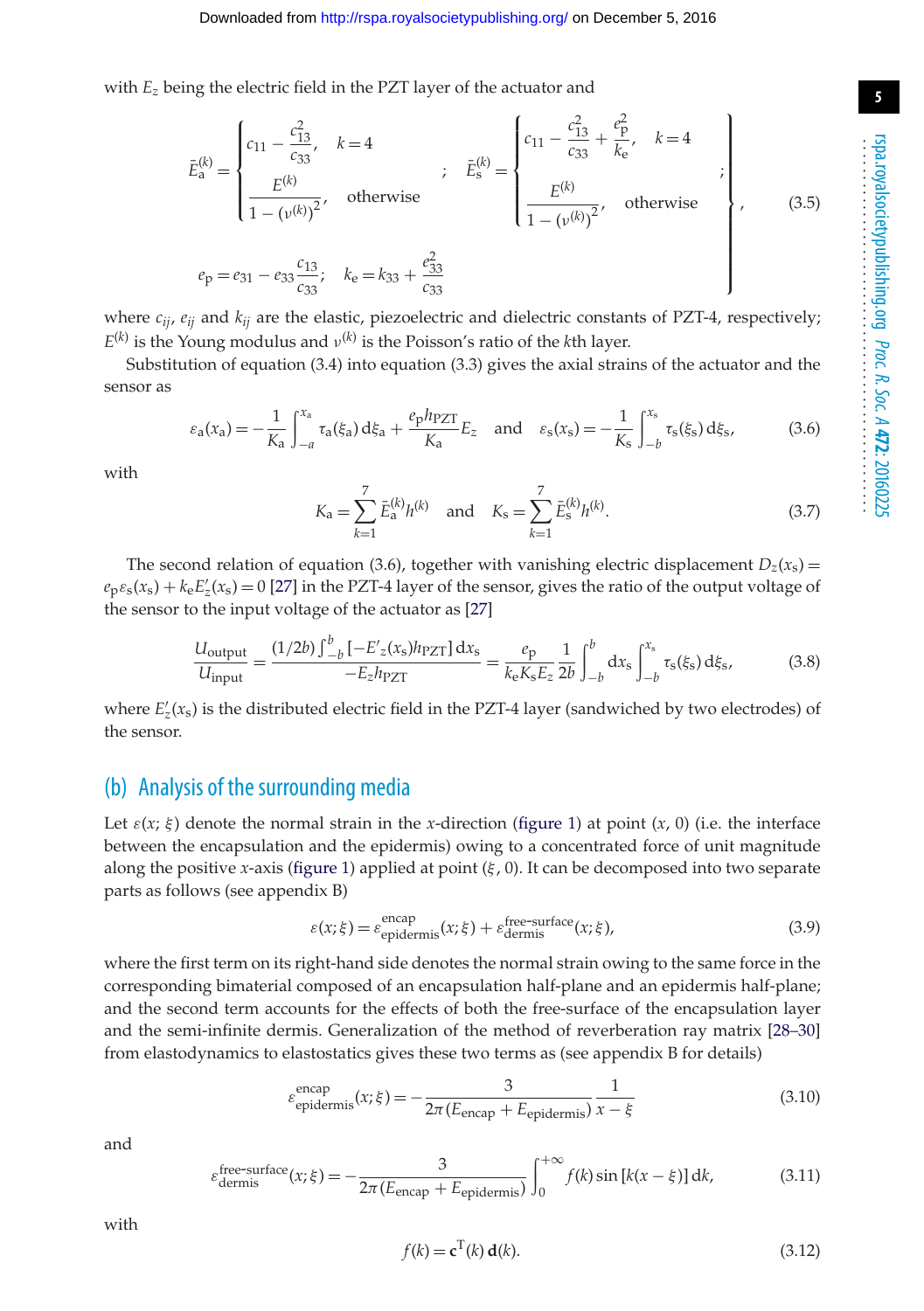**6**

Here,

$$
\mathbf{c}(k) = [\mathbf{c}_{\text{encap}}(k) \quad \mathbf{0}_{1 \times 4} \quad \mathbf{0}_{1 \times 2}]^{\text{T}}
$$
(3.13)

 $\mathsf{J}$ 

and  $\mathbf{c}_{\text{encap}}(k) = [e^{-kH_{\text{encap}}} \quad H_{\text{encap}} \, e^{-kH_{\text{encap}}} \quad 1 \quad 0]$ 

and

$$
\mathbf{d}(k) = [\mathbf{I}_{10 \times 10} + \mathbf{S}(k)\mathbf{P}(k)]^{-1}\mathbf{s}(k) - \mathbf{s}(k),
$$
\n(3.14)

where 'T' denotes the transpose of a matrix or a vector, '**I**' denotes the identity matrix and the scattering matrix **S**(*k*) is defined only in terms of material parameters as

$$
\mathbf{S}(k) = \begin{bmatrix} \mathbf{S}^{\text{free-surface}}(k) & \mathbf{0}_{2\times 4} & \mathbf{0}_{2\times 2} \\ \mathbf{0}_{4\times 2} & \mathbf{S}(k; \alpha_{\text{epidermis}}^{\text{encap}}) & \mathbf{0}_{4\times 2} \\ \mathbf{0}_{4\times 2} & \mathbf{0}_{4\times 4} & \mathbf{S}^{\text{half-space}}(k; \alpha_{\text{dermis}}^{\text{epidermis}}) \end{bmatrix},
$$
(3.15)

with

$$
\mathbf{S}(k; \alpha) = \begin{bmatrix} -\alpha & 0 & -1 + \alpha & 0 \\ 2\alpha k & -\alpha & 0 & 1 - \alpha \\ -1 - \alpha & 0 & \alpha & 0 \\ 0 & 1 + \alpha & -2\alpha k & \alpha \end{bmatrix}
$$
\n
$$
\mathbf{S}^{\text{half-space}}(k; \alpha) = \begin{bmatrix} -\alpha & 0 \\ 2\alpha k & -\alpha \\ -1 - \alpha & 0 \\ 0 & 1 + \alpha \end{bmatrix}, \qquad (3.16)
$$
\nand\n
$$
\mathbf{S}^{\text{free-surface}}(k) = \begin{bmatrix} -1 & 0 \\ 2k & -1 \end{bmatrix}
$$

where

$$
\alpha_{\text{epidermis}}^{\text{encap}} = \frac{E_{\text{encap}} - E_{\text{epidermis}}}{E_{\text{encap}} + E_{\text{epidermis}}}
$$
 and 
$$
\alpha_{\text{dermis}}^{\text{epidermis}} = \frac{E_{\text{epidermis}} - E_{\text{dermis}}}{E_{\text{epidermis}} + E_{\text{dermis}}},
$$
(3.17)

are the first Dundurs' parameter [\[31\]](#page-16-9) for the encapsulation/epidermis and epidermis/dermis interfaces, respectively. The phase matrix  $P(k)$  in equation (3.14) is defined only in terms of geometric parameters as

$$
\mathbf{P}(k) = \begin{bmatrix} \mathbf{P}(k; H_{\text{encap}}) & \mathbf{0}_{4 \times 4} & \mathbf{0}_{4 \times 2} \\ \mathbf{0}_{4 \times 4} & \mathbf{P}(k; H_{\text{epidermis}}) & \mathbf{0}_{4 \times 2} \end{bmatrix},
$$
(3.18)

with

$$
\mathbf{P}(k;H) = \begin{bmatrix} 0 & 0 & e^{-kH} & He^{-kH} \\ 0 & 0 & 0 & -e^{-kH} \\ e^{-kH} & He^{-kH} & 0 & 0 \\ 0 & -e^{-kH} & 0 & 0 \end{bmatrix}.
$$
 (3.19)

The source vector  $s(k)$  in equation (3.14) is defined as

$$
\mathbf{s}(k) = \begin{bmatrix} \mathbf{0}_{1 \times 2} & \mathbf{s}_{\text{epidermis}}^{\text{encap}}(k) & \mathbf{0}_{1 \times 4} \end{bmatrix}^{\text{T}} \right\}.
$$
\n
$$
\mathbf{s}_{\text{epidermis}}^{\text{encap}}(k) = \begin{bmatrix} 1 & -k & 1 & -k \end{bmatrix} \tag{3.20}
$$

and **s**

The normal strains in the *x*-direction [\(figure 1\)](#page-2-0) of surrounding media along the encapsulation– epidermis interface at the locations of the actuator and the sensor are denoted by  $\varepsilon_{i-a}$  and  $\varepsilon_{i-s}$ , respectively, and are obtained via the principle of superposition as

$$
\varepsilon_{i-a}(x_a) = -\int_{-a}^{a} \tau_a(\xi_a) \varepsilon(x_a; \xi_a) d\xi_a - \int_{-b}^{b} \tau_s(\xi_s) \varepsilon(x_a; \xi_s + l) d\xi_s
$$
\nand\n
$$
\varepsilon_{i-s}(x_s) = -\int_{-a}^{a} \tau_a(\xi_a) \varepsilon(x_s; \xi_a - l) d\xi_a - \int_{-b}^{b} \tau_s(\xi_s) \varepsilon(x_s; \xi_s) d\xi_s
$$
\n(3.21)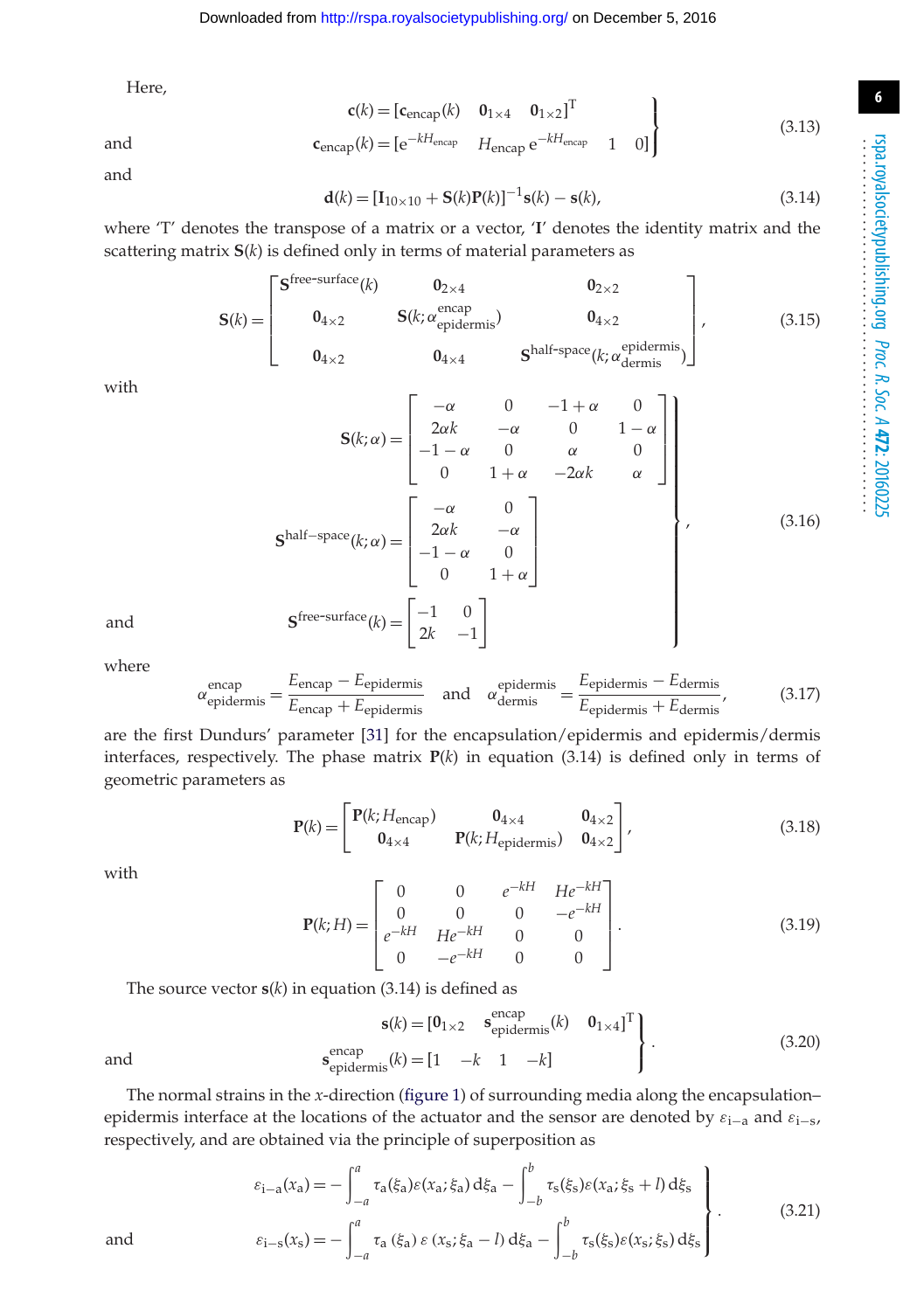#### (c) Interactions among the actuator, sensor and surrounding media

The continuity of axial strains requires  $\varepsilon_a = \varepsilon_{i-a}$  and  $\varepsilon_s = \varepsilon_{i-s}$ , which leads to the following coupled singular integral equations in dimensionless form

$$
\lambda_{a} \int_{-1}^{X_{a}} T_{a}(\mathcal{E}_{a}) d\mathcal{E}_{a} + \int_{-1}^{1} \frac{T_{a}(\mathcal{E}_{a})}{X_{a} - \mathcal{E}_{a}} d\mathcal{E}_{a} + \int_{-1}^{1} T_{a}(\mathcal{E}_{a}) d\mathcal{E}_{a} \int_{0}^{+\infty} f\left(\frac{\Theta}{a}\right) \sin\left[(X_{a} - \mathcal{E}_{a})\Theta\right] d\Theta
$$

$$
+ \frac{K_{a}}{K_{s}} \int_{-1}^{1} \frac{T_{s}(\mathcal{E}_{s})}{\left[(aX_{a} - l)/b\right] - \mathcal{E}_{s}} d\mathcal{E}_{s} + \frac{K_{a}}{K_{s}} \int_{-1}^{1} T_{s}(\mathcal{E}_{s}) d\mathcal{E}_{s} \int_{0}^{+\infty} f\left(\frac{\Theta}{b}\right)
$$

$$
\times \sin\left[\left(\frac{aX_{a} - l}{b} - \mathcal{E}_{s}\right)\Theta\right] d\Theta = 1 \quad (-1 < X_{a} < 1), \tag{3.22}
$$

and

$$
\lambda_{\rm s} \int_{-1}^{X_{\rm s}} T_{\rm s}(\mathcal{E}_{\rm s}) d\mathcal{E}_{\rm s} + \int_{-1}^{1} \frac{T_{\rm s}(\mathcal{E}_{\rm s})}{X_{\rm s} - \mathcal{E}_{\rm s}} d\mathcal{E}_{\rm s} + \int_{-1}^{1} T_{\rm s}(\mathcal{E}_{\rm s}) d\mathcal{E}_{\rm s} \int_{0}^{+\infty} f\left(\frac{\Theta}{b}\right) \sin\left[(X_{\rm s} - \mathcal{E}_{\rm s})\Theta\right] d\Theta
$$
\n
$$
+ \frac{K_{\rm s}}{K_{\rm a}} \int_{-1}^{1} \frac{T_{\rm a}(\mathcal{E}_{\rm a})}{\left[(bX_{\rm s} + l)/a\right] - \mathcal{E}_{\rm a}} d\mathcal{E}_{\rm a} + \frac{K_{\rm s}}{K_{\rm a}} \int_{-1}^{1} T_{\rm a}(\mathcal{E}_{\rm a}) d\mathcal{E}_{\rm a} \int_{0}^{+\infty} f\left(\frac{\Theta}{a}\right)
$$
\n
$$
\times \sin\left[\left(\frac{bX_{\rm s} + l}{a} - \mathcal{E}_{\rm a}\right)\Theta\right] d\Theta = 0 \quad (-1 < X_{\rm s} < 1) \tag{3.23}
$$

where  $X_a = x_a/a$ ,  $X_s = x_s/b$ , function f is given by equation (3.12), and the other involved dimensionless functions and parameters are defined as

$$
T_a(\mathcal{E}_a) = \frac{1}{\lambda_a} \frac{a}{h_{PZT}} \frac{\tau_a(a\mathcal{E}_a)}{e_p E_z} \quad \text{and} \quad T_s(\mathcal{E}_s) = \frac{1}{\lambda_s} \frac{b}{h_{PZT}} \frac{\tau_s(b\mathcal{E}_s)}{e_p E_z},\tag{3.24}
$$

and

$$
\lambda_{\rm a} = \frac{2\pi a (E_{\rm encap} + E_{\rm epidermis})}{3K_{\rm a}} \quad \text{and} \quad \lambda_{\rm s} = \frac{2\pi b (E_{\rm encap} + E_{\rm epidermis})}{3K_{\rm s}}.\tag{3.25}
$$

The solution of the coupled singular integral equations (3.22) and (3.23) has a square-root singularity at  $\mathcal{Z} = \pm 1$ . Therefore, the shear force can be generally expressed in terms of the expansion of Chebyshev polynomials of the first kind as follows [\[26\]](#page-16-5)

$$
T_a(\mathcal{E}_a) = \frac{1}{\sqrt{1 - \mathcal{E}_a^2}} \sum_{n=1}^{+\infty} C_n^a T_n(\mathcal{E}_a) \quad \text{and} \quad T_s(\mathcal{E}_s) = \frac{1}{\sqrt{1 - \mathcal{E}_s^2}} \sum_{n=1}^{+\infty} C_n^s T_n(\mathcal{E}_s), \tag{3.26}
$$

where  $T_n$  is the *n*th-order Chebyshev polynomial of the first kind, and  $C_n^a$  and  $C_n^s$  are the coefficients to be determined. Equation (3.26) satisfies the force equilibrium conditions in equation (3.1) and also the boundary conditions for the axial force at two ends of the actuator or the sensor as follows

$$
\sum_{k=1}^{7} \sigma_{a}^{(k)}(\pm a) h^{(k)} = 0 \quad \text{and} \quad \sum_{k=1}^{7} \sigma_{s}^{(k)}(\pm b) h^{(k)} = 0,
$$
\n(3.27)

owing to the orthogonality of Chebyshev polynomials.

Substitution of equation (3.26) into equations (3.22) and (3.23) leads to a set of linear algebraic equations for determining the coefficients  $C_n^a$  and  $C_n^s$  (see appendix C for details). Their dependence on the Young moduli  $E_{epidermis}$  and  $E_{dermis}$  of the epidermis and dermis and the thickness *H*epidermis of epidermis is through three dimensionless parameters: *H*epidermis/*a*,  $\alpha_{\rm epidermis}^{\rm encap}$  and  $\alpha_{\rm dermis}^{\rm epidermis}$ . The ratio of the output voltage of the sensor to the input voltage of the actuator is related to the coefficient *C*<sup>s</sup> <sup>1</sup> by

$$
\frac{U_{\text{output}}}{U_{\text{input}}} = -\frac{\pi^2}{6} \frac{e_{\text{P}}^2 h_{\text{PZT}}/k_{\text{e}}}{K_{\text{s}}} \frac{(E_{\text{encap}} + E_{\text{epidermis}})b}{K_{\text{s}}} C_1^{\text{s}}.
$$
\n(3.28)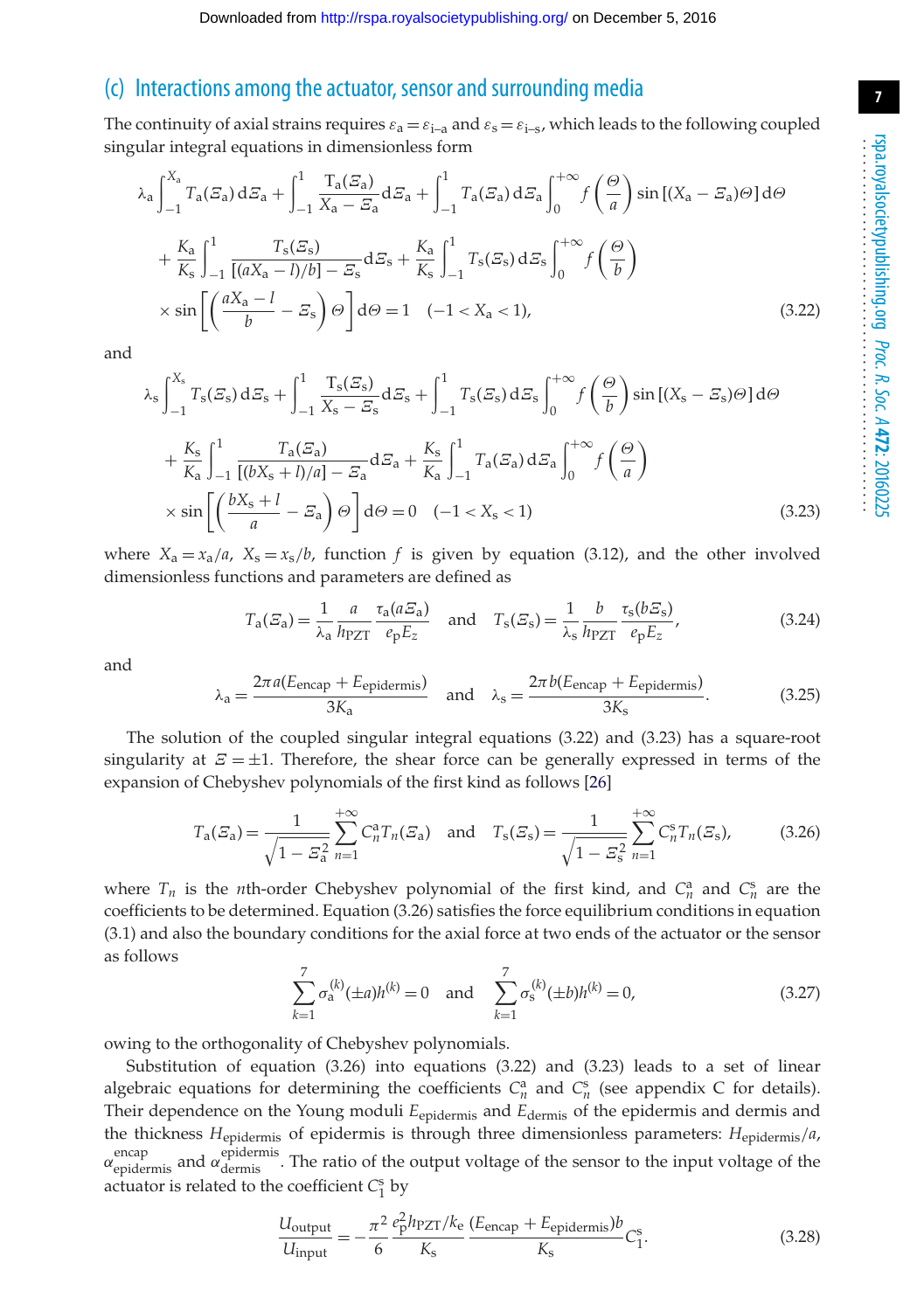

<span id="page-7-0"></span>**Figure 2.** The output voltage of several sensors, normalized by the input voltage of the actuator, is obtained from the analytic model and experiments. (Online version in colour.)

#### (d) Comparison with experiments

The above-mentioned analytical model is validated by comparing with a model experiment with a 150 µm thick, relatively stiff poly(dimethylsiloxane) (PDMS, Young's modulus 1800 kPa) on a thick soft PDMS (Young's modulus 10 kPa). Their large mismatch in Young's moduli gives  $\alpha_{\text{dermis}}^{\text{epidermis}} \approx 1$  from equation (3.17). The CMS system, mounted on the surface of the stiff PDMS, has a silicone encapsulation layer with the Young modulus  $E_{\text{encap}} = 60 \text{ kPa}$  and thickness *H*encap = 20 µm. The large elastic mismatch between the encapsulation layer and stiff PDMS gives  $\alpha_{\text{epidermis}}^{\text{encap}}$ ≈ 1. The CMS system consists of one actuator (length 2*a* = 140 μm) and five identical sensors (length  $2b = 60 \,\text{\textmu m}$ ), with the distance between the centres of the actuator and the sensors  $l = 300, 900, 1500, 2100$  and  $2700 \,\mu m$ , respectively. The detailed structures of the actuator and sensors as well as their geometric and material parameters are given in appendix A. [Figure 2](#page-7-0) shows the output voltage of all five sensors, normalized by the input voltage of the actuator. The comparison indicates a good agreement between the data from our validation experiment and the prediction from our analytical model without any parameter fitting. For applications to the human skin, the comparison of experiments with the theory gives the real skin modulus.

The usefulness of the analytic model is to determine the Young modulus and thickness of the relatively stiff PDMS layer from the output voltage in the experiments by solving an inverse problem. For a CMS device with encapsulation (with known material and geometric parameters), the normalized output voltage in equation (3.28) depends on the Young modulus and thickness of the stiff PDMS layer. Minimization of the difference in the output voltage between the analytical model and experiments for all sensors gives the Young modulus 1600 kPa and thickness 140 µm, which are 11% and 6.7% less than their values in experiments. This error mainly results from two orders of magnitude in elastic mismatch between the stiff PDMS layer (1800 kPa) and the encapsulation layer (60 kPa) and the soft PDMS (10 kPa). It is expected that this error will decrease significantly for measurement of skin modulus, because the Young moduli of epidermis (approx.  $10^2$  kPa [\[24,](#page-16-3)[32\]](#page-16-10)), dermis (approx.  $10^1$  kPa [\[32\]](#page-16-10)) and encapsulation layer (60 kPa) are all on the same order of magnitude.

# 4. A strategy to determine Young's moduli of epidermis and dermis

A strategy to simultaneously determine the Young moduli *E*epidermis and *E*dermis and the thickness *H*epidermis is proposed in this section. Figures [3](#page-8-0)[–5](#page-9-1) show the output voltage of the sensor (length **8**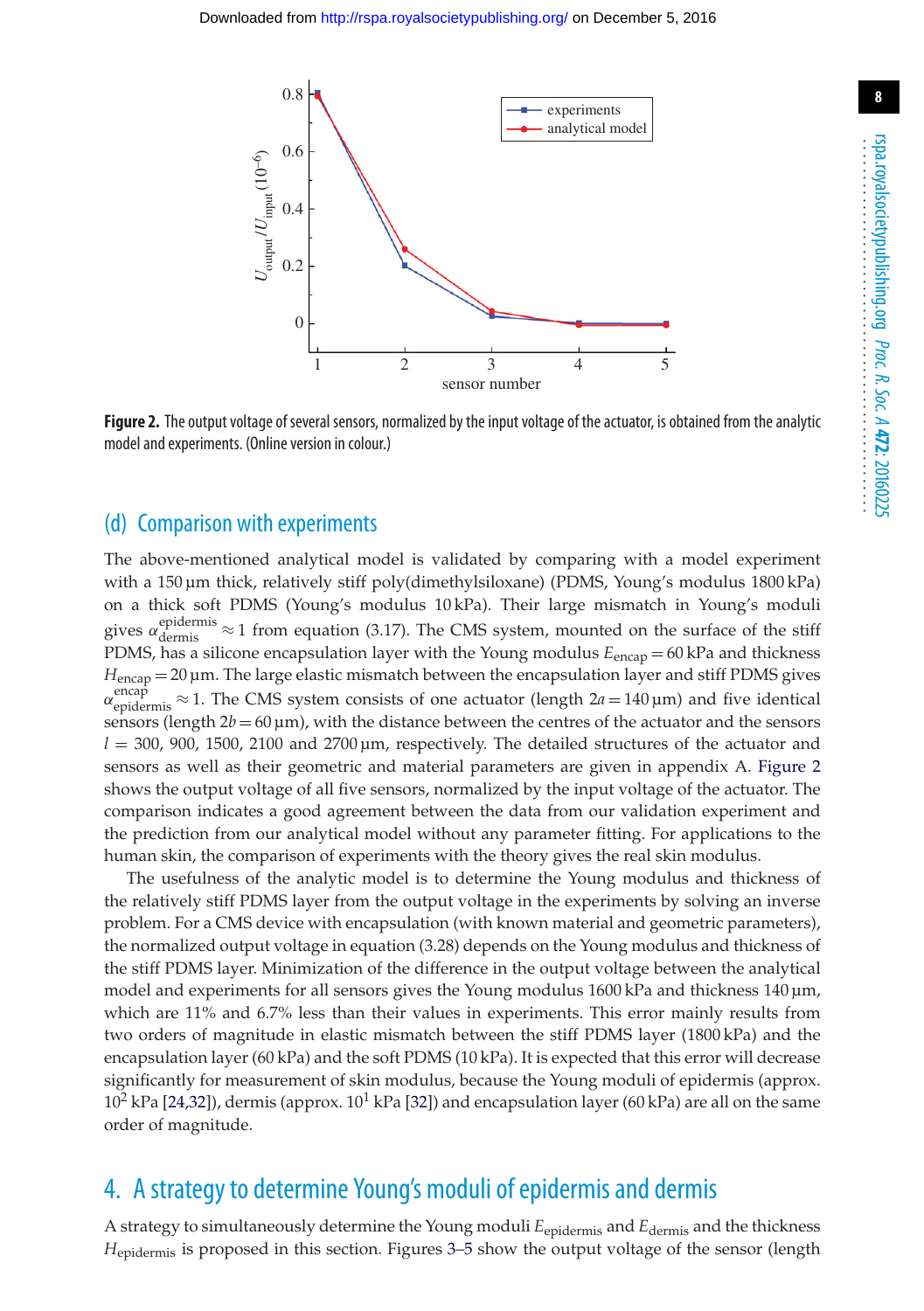

<span id="page-8-0"></span>**Figure 3.** The normalized output voltage of the sensor versus the Young modulus of epidermis for several values of epidermis thickness. Here,  $E_{\text{dermis}} = 30$  kPa. (Online version in colour.)



<span id="page-8-1"></span>**Figure 4.** The normalized output voltage of the sensor versus the Young modulus of dermis for several values of epidermis thickness. Here,*E*epidermis = 150 kPa. (Online version in colour.)

2*b* = 60 µm) on the Young moduli *E*epidermis of the epidermis and *E*dermis of the dermis, and the thickness *H*epidermis of the epidermis layer, for the actuator length 2*a* = 140 µm and a distance  $l = 300 \,\mu m$  between the actuator and sensor. The encapsulation layer has Young's modulus *E*encap = 60 kPa and thickness *H*encap = 20 µm. The output voltage of the sensor, normalized by the input voltage of the actuator, displays an approximately linear dependence on *E*<sub>epidermis</sub>[\(figure 3\)](#page-8-0). However, its dependence on *E*dermis and *H*epidermis are non-monotonic (figures [4](#page-8-1) and [5\)](#page-9-1). These non-monotonic dependences may create difficulties to uniquely determine  $E_{\text{dermis}}$  and  $H_{\text{enidermis}}$ , which is common for all inverse problems.

The CMS system is redesigned in the following to scale its size proportionally as (2*a*,  $2b$ ,  $l$ ) =  $\lambda$  (140, 60, 300 µm), where  $\lambda$  is the scaling factor. For  $E_{\text{epidermis}} = 150 \text{ kPa}$ ,  $E_{\text{dermis}} = 30 \text{ kPa}$ , *E*encap = 60 kPa and thickness *H*encap = 20 µm, [figure 6](#page-9-0) shows the normalized output voltage of the sensor versus the scaling factor λ for several values of *H*epidermis ranging from 50 to 200 µm. The output voltage of the sensor increases monotonically with  $\lambda$  either  $\lambda < 1/5$  or  $\lambda > 5$ , which correspond to small and large sizes, respectively, when compared with the thickness of the epidermis. For  $\lambda < 1/5$ , the output voltage of the sensor is insensitive to the thickness of the epidermis, which suggests that the effects of both the thickness of the epidermis and the modulus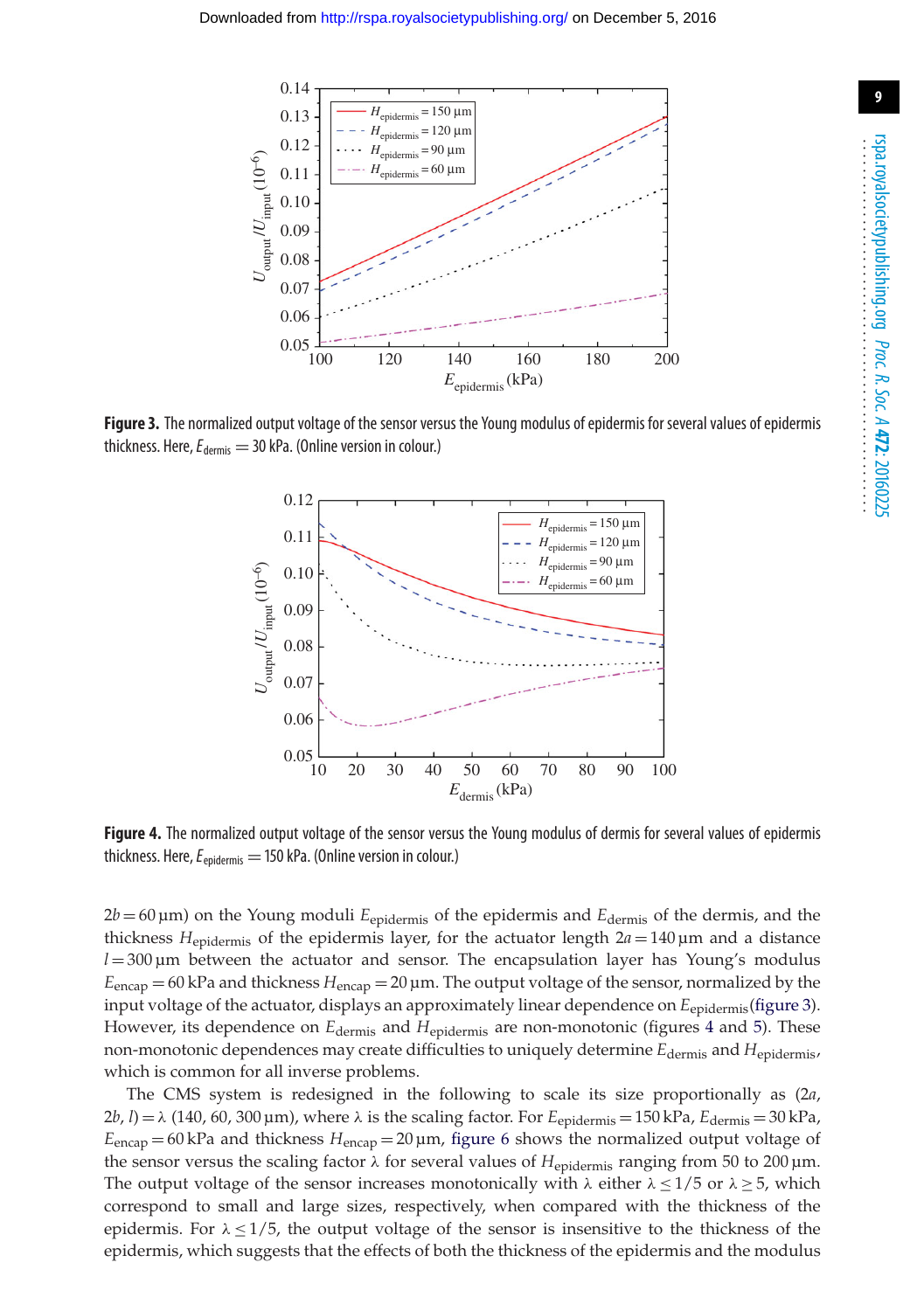

<span id="page-9-1"></span>**Figure 5.** The normalized output voltage of the sensor versus the thickness of the epidermis for several values of epidermis modulus. Here,  $E_{\text{dermis}} = 30$  kPa. (Online version in colour.)



<span id="page-9-0"></span>**Figure 6.** The normalized output voltage of the sensor versus the scaling factor λ for several values of epidermis thickness. Here,  $E_{\text{enidermis}} = 150$  kPa and  $E_{\text{dermis}} = 30$  kPa. (Online version in colour.)

of dermis are negligible. These observations suggest the use of a CMS system consisting of two sets of actuator/sensors. One set has small-size actuator and sensors with  $(2a<sub>small</sub>, 2b<sub>small</sub>)$ *l*small) approximately one-fifth of the representative thickness of the epidermis, to determine *E*epidermis independently. Another set has large-size actuator and sensors with (2*a*large, 2*b*large, *l*large) approximately five times of the thickness of the epidermis, to determine *E*dermis and *H*epidermis simultaneously after *E*epidermis is determined.

## 5. Concluding remarks

An analytic model is developed for use of a CMS system to determine the Young moduli of the skin, including the epidermis and the dermis, as well as the thickness of the epidermis. The piezoelectric thin-film actuator and sensors in the CMS system interact with the human skin as well as the encapsulation layer through the interfacial shear stress distribution over the surface of the actuator and sensors. The analytical model agrees well with the *in vitro* experiments for a bilayer structure of PDMS, without any parameter fitting. For evaluation of human skin, the analytical model suggests a design for a CMS system that consists of two sets of actuator and **10**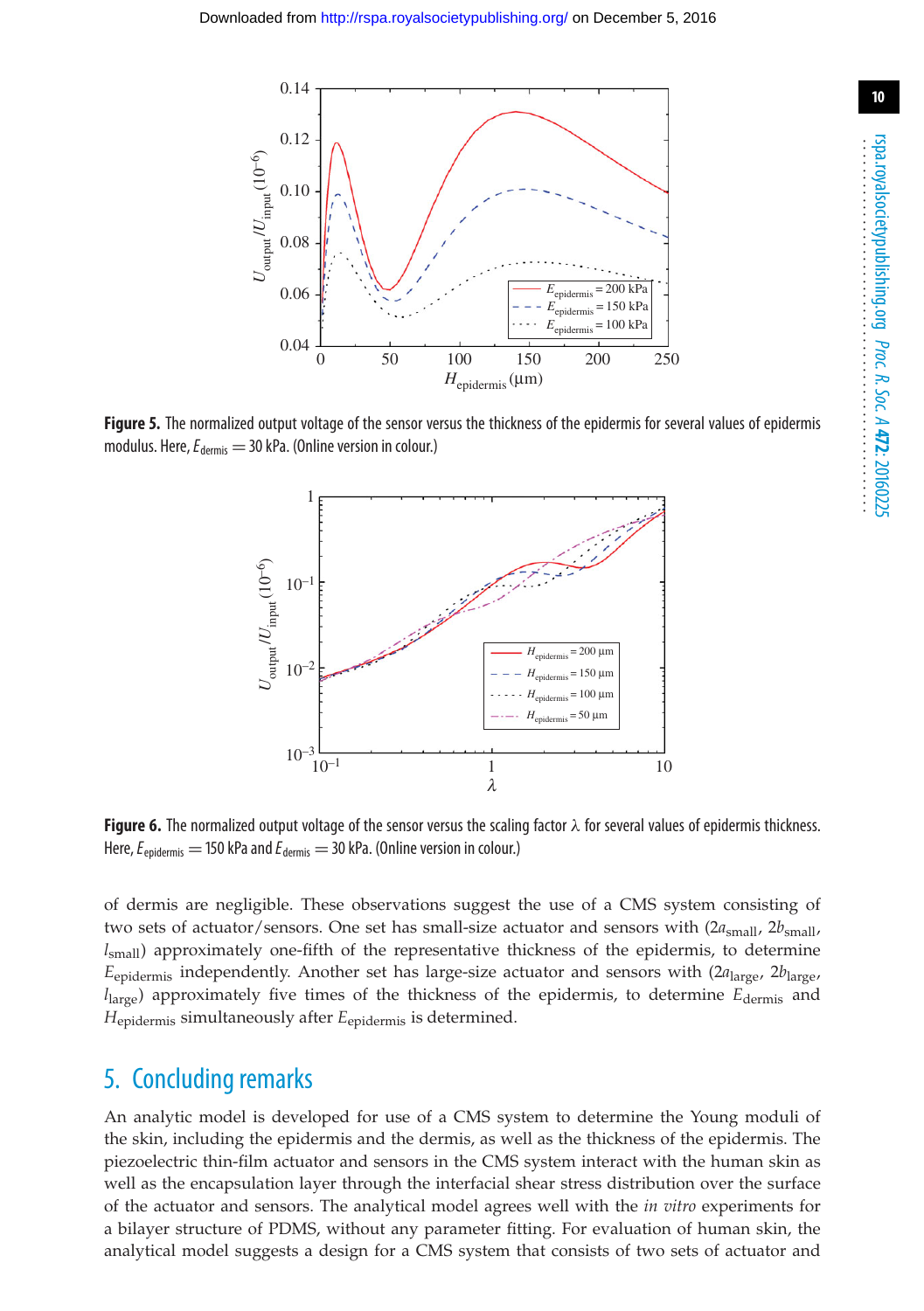**11**

sensors. A set of small-size actuator and sensors determines the Young modulus of epidermis, whereas a set of large-size actuator and sensors determine the thickness of the epidermis and the Young modulus of dermis.

Ethics. The research work did not involve active collection of human data or any other ethical issues. Data accessibility. The datasets supporting this article are already available in the article itself.

Author's contributions. J.Y. carried out the analytic modelling, analysed the data and drafted the manuscript; C.D. carried out the experiments, participated in data analysis and revised the manuscript; Y.S. participated in the analytical modelling and discussions; Y.M. participated in data analysis and discussions; X.F. and J.A.R. analysed the data and revised the manuscript; Y.H. designed the study, analysed the data and finalized the manuscript. All authors gave final approval for publication.

Competing interests. The authors declare that they have no competing interests.

Funding. J.Y. acknowledges the support from the National Natural Science Foundation of China (grant no. 11402133). X.F. acknowledges the support from the National Basic Research Programme of China (grant no. 2015CB351900) and the National Natural Science Foundation of China (grant no. 11320101001). Y.H. acknowledges the support from the US National Science Foundation (grant nos. DMR-1121262, CMMI-1534120, CMMI-1300846 and CMMI-1400169) and from the US National Institutes of Health (grant no. R01EB019337).

Acknowledgements. The authors thank the reviewers for their helpful comments and suggestions.

# Appendix A

The actuator or sensor in the CMS system [\[24\]](#page-16-3) consist of seven layers

PI (
$$
h_1 = 2.4 \mu m
$$
,  $E_1 = 2.5$  GPa,  $\nu_1 = 0.34$ )  
\nAu ( $h_2 = 300$  nm,  $E_2 = 78$  GPa,  $\nu_2 = 0.44$ )  
\nCr ( $h_3 = 10$  nm,  $E_3 = 279$  GPa,  $\nu_3 = 0.21$ )  
\nPZT ( $h_4 = 500$  nm)  
\nPt ( $h_5 = 300$  nm,  $E_5 = 168$  GPa,  $\nu_5 = 0.38$ )  
\nTi ( $h_6 = 20$  nm,  $E_6 = 110$  GPa,  $\nu_6 = 0.34$ )  
\nPl ( $h_7 = 1.2 \mu m$ ,  $E_7 = 2.5$  GPa,  $\nu_7 = 0.34$ ),

where *hk*, *Ek* and ν*<sup>k</sup>* denote the thickness, Young's modulus and Poisson's ratio of the *k*th elastic layer, respectively. The polyimide (PI) layer on the Au-electrode side is in direct contact with the skin.

The PZT layer (layer 4) in the actuator or sensor is transversely isotropic with its poling direction along the layer thickness. Their elastic, piezoelectric and dielectric coefficients are [\[33\]](#page-16-11)

$$
c_{11} = 139 \text{ GPa}, \quad c_{12} = 77.8 \text{ GPa}, \quad c_{13} = 74.3 \text{ GPa},
$$
  
\n
$$
c_{33} = 113 \text{ GPa}, \quad c_{44} = 25.6 \text{ GPa}, \quad c_{66} = \frac{(c_{11} - c_{12})}{2};
$$
  
\n
$$
e_{31} = -6.98 \text{ C m}^{-2}, \quad e_{33} = 13.8 \text{ C m}^{-2}, \quad e_{15} = 13.4 \text{ C m}^{-2}
$$
  
\nand  
\n
$$
k_{11} = 6.0 \times 10^{-9} \text{ C}^2 \text{ (Nm}^2)^{-1}, \quad k_{33} = 5.47 \times 10^{-9} \text{ C}^2 \text{ (Nm}^2)^{-1}.
$$
\n(A 2)

# Appendix B

The fundamental solution for the layered half-plane owing to a horizontal unit point-force at the interface is obtained below, following the method of reverberation ray matrix [\[28](#page-16-7)[–30\]](#page-16-8). The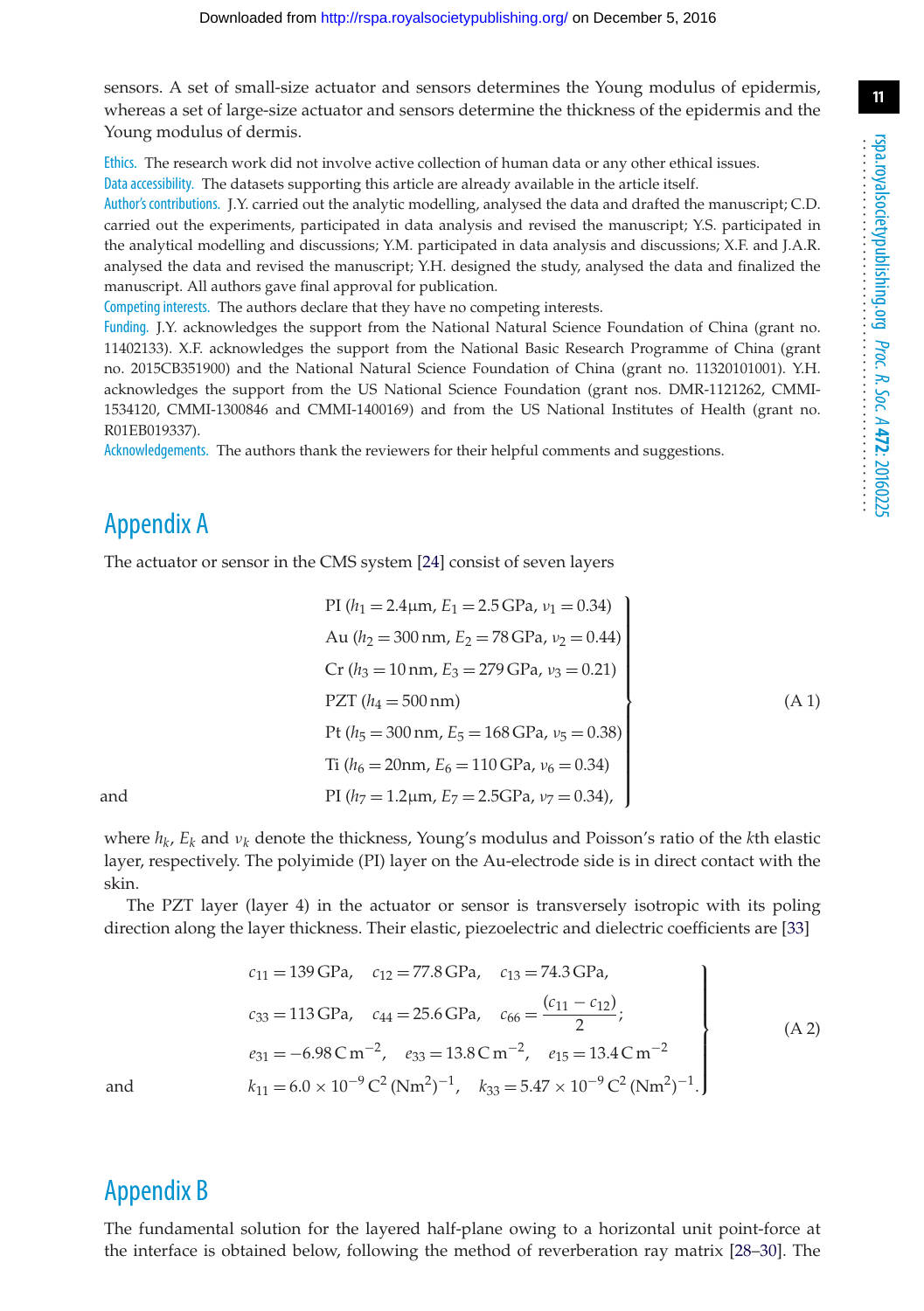

<span id="page-11-0"></span>**Figure 7.** Dual coordinates for the encapsulation, epidermis and dermis.

general solution for the displacements and stresses in an incompressible medium under planestrain condition can be expressed as

$$
u_1 = \frac{\partial \varphi_1}{\partial x} + z \frac{\partial \varphi_2}{\partial x}, \quad u_3 = \frac{\partial \varphi_1}{\partial z} + z \frac{\partial \varphi_2}{\partial z} - \varphi_2
$$
  
and  

$$
\sigma_{31} = \frac{2E}{3} \left( \frac{\partial^2 \varphi_1}{\partial x \partial z} + z \frac{\partial^2 \varphi_2}{\partial x \partial z} \right), \quad \sigma_{33} = \frac{2E}{3} \left( \frac{\partial^2 \varphi_1}{\partial z^2} + z \frac{\partial^2 \varphi_2}{\partial z^2} - \frac{\partial \varphi_2}{\partial z} \right),
$$
 (B1)

where *E* is Young's modulus, and  $\varphi_1$  and  $\varphi_2$  are two harmonic functions that satisfy

$$
\frac{\partial^2 \varphi_1}{\partial x^2} + \frac{\partial^2 \varphi_1}{\partial z^2} = 0 \quad \text{and} \quad \frac{\partial^2 \varphi_2}{\partial x^2} + \frac{\partial^2 \varphi_2}{\partial z^2} = 0.
$$
 (B2)

The application of the Fourier transform

$$
\hat{f}(k) = \int_{-\infty}^{+\infty} f(x) e^{-ikx} dx,
$$
\n(B3)

to equations  $(B1)$  and  $(B2)$  gives the general solutions of displacements and stresses in the transformed domain as

$$
\hat{u}_1(z; A_{\xi}, D_{\xi}) = ik[(A_1 e^{|k|z} + D_1 e^{-|k|z}) + z(A_2 e^{|k|z} + D_2 e^{-|k|z})]
$$
\n
$$
\hat{u}_3(z; A_{\xi}, D_{\xi}) = |k|(A_1 e^{|k|z} - D_1 e^{-|k|z}) - (A_2 e^{|k|z} + D_2 e^{-|k|z})
$$
\n
$$
+ |k|z(A_2 e^{|k|z} - D_2 e^{-|k|z})
$$
\n
$$
\hat{\sigma}_{31}(z; A_{\xi}, D_{\xi}) = \frac{2E}{3}ik|k|[(A_1 e^{|k|z} - D_1 e^{-|k|z}) + z(A_2 e^{|k|z} - D_2 e^{-|k|z})]
$$
\nfor  $\xi = 1, 2, (B4)$   
\n
$$
\hat{\sigma}_{33}(z; A_{\xi}, D_{\xi}) = \frac{2E}{3}[k^2(A_1 e^{|k|z} + D_1 e^{-|k|z}) + k^2 z(A_2 e^{|k|z} + D_2 e^{-|k|z})
$$
\n
$$
- |k|(A_2 e^{|k|z} - D_2 e^{-|k|z})]
$$

where  $|k|$  denotes the absolute value of *k*, and  $A_{\xi} = 0$  for the semi-infinite medium shown in [figure 7,](#page-11-0) which also shows dual local coordinate systems, distinguished by the superscripts, for each layer. For convenience, we label the modulus (and thickness) of the encapsulation layer, epidermis and dermis by the superscripts 12, 23 and 34, respectively. The general solutions for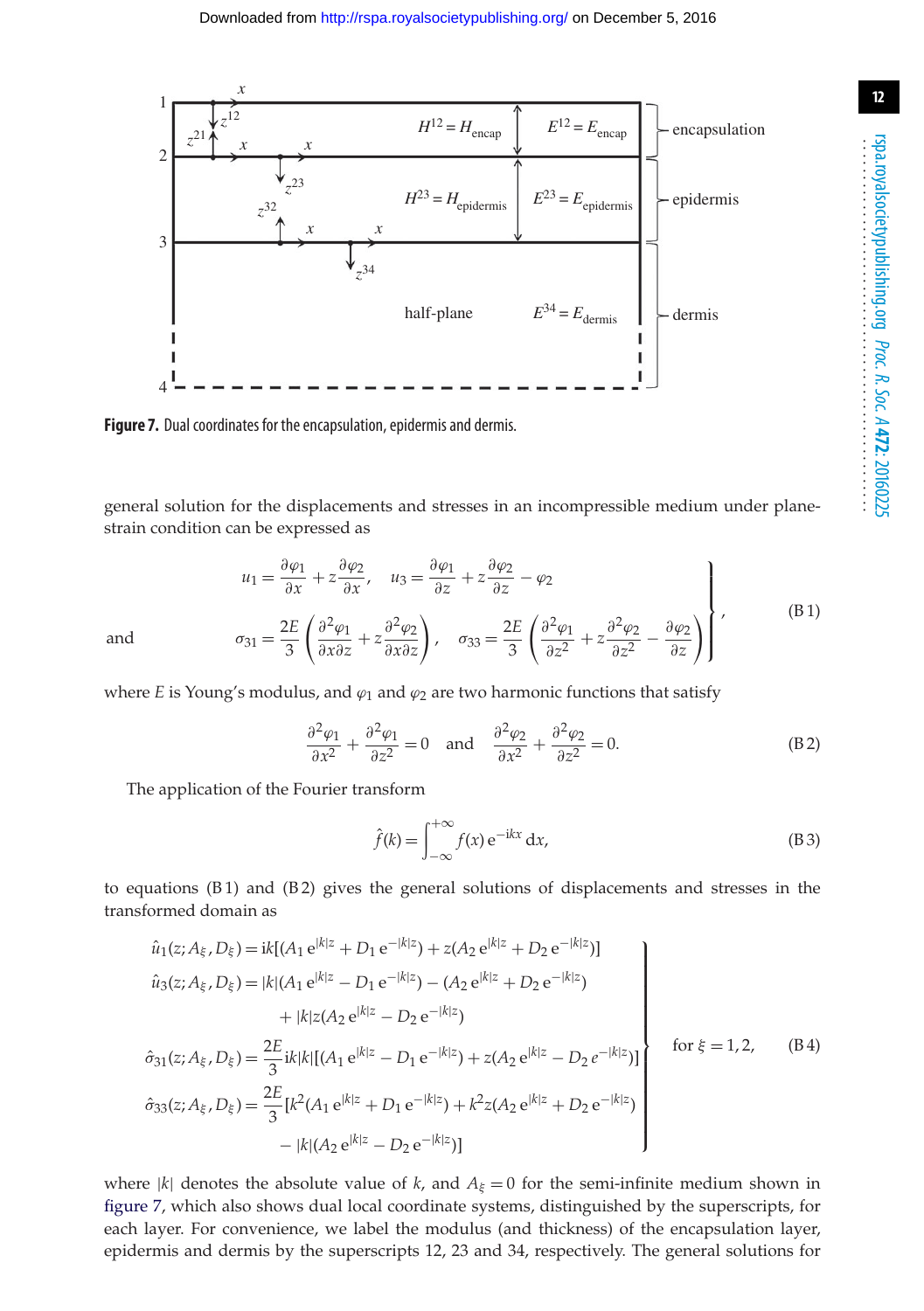(B 10)

the encapsulation layer and epidermis in dual local coordinates can be expressed as

$$
\hat{u}_{1}(z^{IJ}; A_{\xi}^{IJ}, D_{\xi}^{IJ}) \qquad \hat{u}_{1}(z^{JI}; A_{\xi}^{JI}, D_{\xi}^{JI}) \n\hat{u}_{3}(z^{IJ}; A_{\xi}^{IJ}, D_{\xi}^{IJ}) \qquad \hat{u}_{3}(z^{JI}; A_{\xi}^{JI}, D_{\xi}^{JI}) \n\hat{\sigma}_{31}(z^{IJ}; A_{\xi}^{IJ}, D_{\xi}^{IJ}) \qquad \hat{\sigma}_{31}(z^{JI}; A_{\xi}^{JI}, D_{\xi}^{JI}) \n\hat{\sigma}_{33}(z^{JI}; A_{\xi}^{JI}, D_{\xi}^{IJ}) \qquad \hat{\sigma}_{33}(z^{JI}; A_{\xi}^{JI}, D_{\xi}^{JI})
$$
\n(B5)

and that for dermis in local coordinates as

$$
\hat{u}_1(z^{34}; 0, D_{\xi}^{34}), \quad \hat{u}_3(z^{34}; 0, D_{\xi}^{34}), \quad \hat{\sigma}_{31}(z^{34}; 0, D_{\xi}^{34}) \quad \text{and} \quad \hat{\sigma}_{33}(z^{34}; 0, D_{\xi}^{34}).
$$
 (B6)

The two sets of solutions in equation (B 5) should satisfy the following relations

$$
\hat{u}_{1}(z^{IJ}; A_{\xi}^{IJ}, D_{\xi}^{IJ}) = \hat{u}_{1}(H^{IJ} - z^{IJ}; A_{\xi}^{II}, D_{\xi}^{IJ})
$$
\n
$$
\hat{u}_{3}(z^{IJ}; A_{\xi}^{IJ}, D_{\xi}^{IJ}) + \hat{u}_{3}(H^{IJ} - z^{IJ}; A_{\xi}^{II}, D_{\xi}^{IJ}) = 0
$$
\n
$$
\hat{\sigma}_{31}(z^{IJ}; A_{\xi}^{IJ}, D_{\xi}^{IJ}) + \hat{\sigma}_{31}(H^{IJ} - z^{IJ}; A_{\xi}^{II}, D_{\xi}^{IJ}) = 0
$$
\n
$$
\hat{\sigma}_{33}(z^{IJ}; A_{\xi}^{IJ}, D_{\xi}^{IJ}) = \hat{\sigma}_{33}(H^{IJ} - z^{IJ}; A_{\xi}^{I} , D_{\xi}^{I})
$$
\n
$$
(B7)
$$

which leads to

$$
\begin{cases}\nA_1^I \\
A_2^I \\
A_1^I \\
A_2^I\n\end{cases} = P(H^{IJ}) \begin{cases}\nD_1^I \\
D_2^I \\
D_1^I \\
D_2^I\n\end{cases} \quad \text{for } II = 12, 23,\n\tag{B8}
$$

with

$$
\mathbf{P}(H^{IJ}) = \begin{bmatrix} 0 & 0 & e^{-|k|H^{IJ}} & H^{IJ} e^{-|k|H^{IJ}} \\ 0 & 0 & 0 & -e^{-|k|H^{IJ}} \\ e^{-|k|H^{IJ}} & H^{IJ} e^{-|k|H^{IJ}} & 0 & 0 \\ 0 & -e^{-|k|H^{IJ}} & 0 & 0 \end{bmatrix}.
$$
 (B9)

The traction-free surface of encapsulation layer and the perfectly bonded interfaces between adjacent layers require

and 
$$
\hat{\sigma}_{31}(0; A_{\xi}^{12}, D_{\xi}^{12}) = 0
$$

$$
\hat{\sigma}_{33}(0; A_{\xi}^{12}, D_{\xi}^{12}) = 0,
$$

$$
\hat{\sigma}_{33}(0; A_{\xi}^{\{2\}} , D_{\xi}^{\{2\}}) = 0, \Big\}
$$
  

$$
\hat{u}_1(0; A_{\xi}^{23}, D_{\xi}^{23}) = \hat{u}_1(0; A_{\xi}^{21}, D_{\xi}^{21})
$$
  

$$
\hat{u}_3(0; A_{\xi}^{23}, D_{\xi}^{23}) + \hat{u}_3(0; A_{\xi}^{21}, D_{\xi}^{21}) = 0
$$
  

$$
\hat{\sigma}_{31}(0; A_{\xi}^{23}, D_{\xi}^{23}) + \hat{\sigma}_{31}(0; A_{\xi}^{21}, D_{\xi}^{21}) + 1 = 0
$$
 (B 11)

⎪⎪⎪⎪⎪⎪⎪⎪⎪⎭

and

and  
\n
$$
\hat{\sigma}_{33}(0; A_{\xi}^{23}, D_{\xi}^{23}) = \hat{\sigma}_{33}(0; A_{\xi}^{21}, D_{\xi}^{21}),
$$
\nand  
\n
$$
\hat{u}_1(0; 0, D_{\xi}^{34}) = \hat{u}_1(0; A_{\xi}^{32}, D_{\xi}^{32})
$$
\n
$$
\hat{u}_3(0; 0, D_{\xi}^{34}) + \hat{u}_3(0; A_{\xi}^{32}, D_{\xi}^{32}) = 0
$$
\n
$$
\hat{\sigma}_{31}(0; 0, D_{\xi}^{34}) + \hat{\sigma}_{31}(0; A_{\xi}^{32}, D_{\xi}^{32}) + 1 = 0
$$
\nand  
\n
$$
\hat{\sigma}_{33}(0; 0, D_{\xi}^{34}) = \hat{\sigma}_{33}(0; A_{\xi}^{32}, D_{\xi}^{32}).
$$
\n(B12)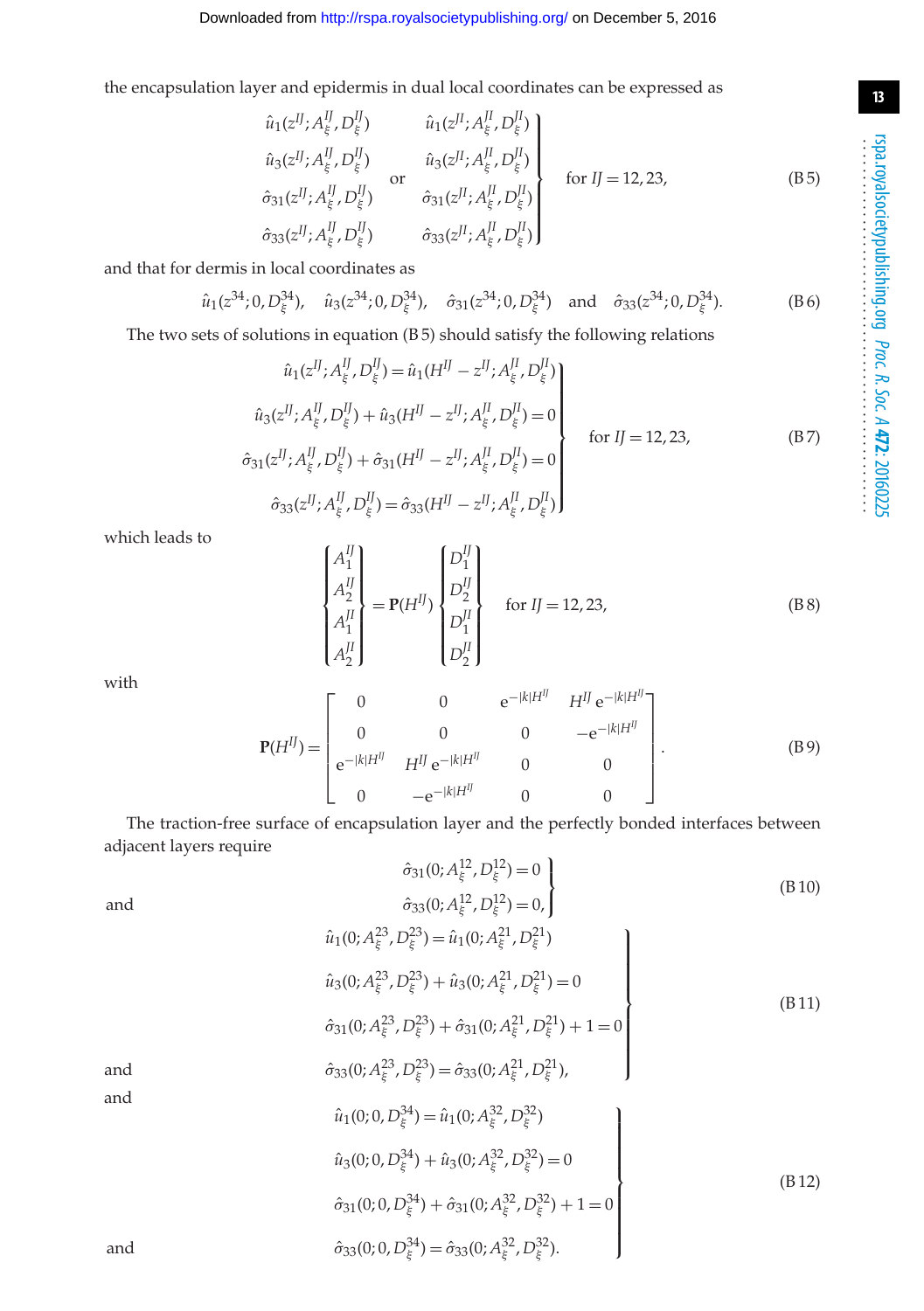, (B 18)

**14**

Equations (B 10), (B 11) and (B 12) can be rewritten as

$$
\mathbf{S}_1 \begin{Bmatrix} A_1^{12} \\ A_2^{12} \end{Bmatrix} + \begin{Bmatrix} D_1^{12} \\ D_2^{12} \end{Bmatrix} = 0,
$$
 (B13)

$$
\mathbf{S}_{2}\begin{bmatrix} A_{1}^{21} \\ A_{2}^{21} \\ A_{1}^{23} \\ A_{2}^{23} \end{bmatrix} + \begin{bmatrix} D_{1}^{21} \\ D_{2}^{21} \\ D_{1}^{23} \\ D_{2}^{23} \end{bmatrix} = \frac{3}{E^{12} + E^{23}} \frac{1}{2ik|k|} \begin{bmatrix} 1 \\ -|k| \\ 1 \\ -|k| \end{bmatrix}
$$
(B 14)

$$
\mathbf{S}_3 \begin{Bmatrix} A_1^{32} \\ A_2^{32} \end{Bmatrix} + \begin{Bmatrix} D_1^{32} \\ D_2^{32} \\ D_1^{34} \\ D_2^{34} \end{Bmatrix} = 0,
$$
 (B 15)

where

$$
\mathbf{S}_1 = \begin{bmatrix} -1 & 0 \\ 2|k| & -1 \end{bmatrix},\tag{B.16}
$$

$$
\mathbf{S}_{2} = \begin{bmatrix} -\alpha_{2} & 0 & -1 + \alpha_{2} & 0 \\ 2\alpha_{2}|k| & -\alpha_{2} & 0 & 1 - \alpha_{2} \\ -1 - \alpha_{2} & 0 & \alpha_{2} & 0 \\ 0 & 1 + \alpha_{2} & -2\alpha_{2}|k| & \alpha_{2} \end{bmatrix}
$$
(B17)

and  $S_3 =$ 

with

$$
\alpha_2 = \frac{E^{12} - E^{23}}{E^{12} + E^{23}} \quad \text{and} \quad \alpha_3 = \frac{E^{23} - E^{34}}{E^{23} + E^{34}}.
$$
 (B.19)

Equations (B 13), (B 14) and (B 15), together with equation (B 8), yield

 $\begin{bmatrix} \frac{1}{2} & \frac{1}{2} \\ \frac{1}{2} & \frac{1}{2} \end{bmatrix}$ 

 $2\alpha_3|k|$   $-\alpha_3$  $-1 - \alpha_3$  0 0  $1 + \alpha_3$ 

 $\overline{\phantom{a}}$ 

$$
\mathbf{D}_{10\times 1} = \frac{3}{E^{12} + E^{23}} \frac{1}{2ik|k|} (\mathbf{I}_{10\times 10} + \mathbf{S}_{10\times 8} \mathbf{P}_{8\times 10})^{-1} \mathbf{s}_{10\times 1}
$$
\n
$$
\mathbf{A}_{8\times 1} = \mathbf{P}_{8\times 10} \mathbf{D}_{10\times 1}
$$
\n(B20)

where 
$$
I_{10 \times 10}
$$
 is the identity matrix

$$
\mathbf{D}_{10\times 1} = \{D_1^{12} \quad D_2^{12} \quad D_1^{21} \quad D_2^{21} \quad D_1^{23} \quad D_2^{23} \quad D_1^{32} \quad D_2^{32} \quad D_1^{34} \quad D_2^{34} \}^{\mathrm{T}} \\ \text{and} \qquad \mathbf{A}_{8\times 1} = \{A_1^{12} \quad A_2^{12} \quad A_1^{21} \quad A_2^{21} \quad A_1^{23} \quad A_2^{23} \quad A_1^{32} \quad A_2^{32} \}^{\mathrm{T}} \qquad (B \ 21)
$$

 $P_{8\times10}$  and  $S_{10\times8}$  are the phase matrix and scattering matrix given by

$$
\mathbf{P}_{8\times 10} = \begin{bmatrix} \mathbf{P}(H^{12}) & \mathbf{0}_{4\times 4} & \mathbf{0}_{4\times 2} \\ \mathbf{0}_{4\times 4} & \mathbf{P}(H^{23}) & \mathbf{0}_{4\times 2} \end{bmatrix}
$$
 (B 22)

and

$$
\mathbf{S}_{10\times8} = \begin{bmatrix} \mathbf{S}_1 & \mathbf{0}_{2\times4} & \mathbf{0}_{2\times2} \\ \mathbf{0}_{4\times2} & \mathbf{S}_2 & \mathbf{0}_{4\times2} \\ \mathbf{0}_{4\times2} & \mathbf{0}_{4\times4} & \mathbf{S}_3 \end{bmatrix},
$$
(B 23)

and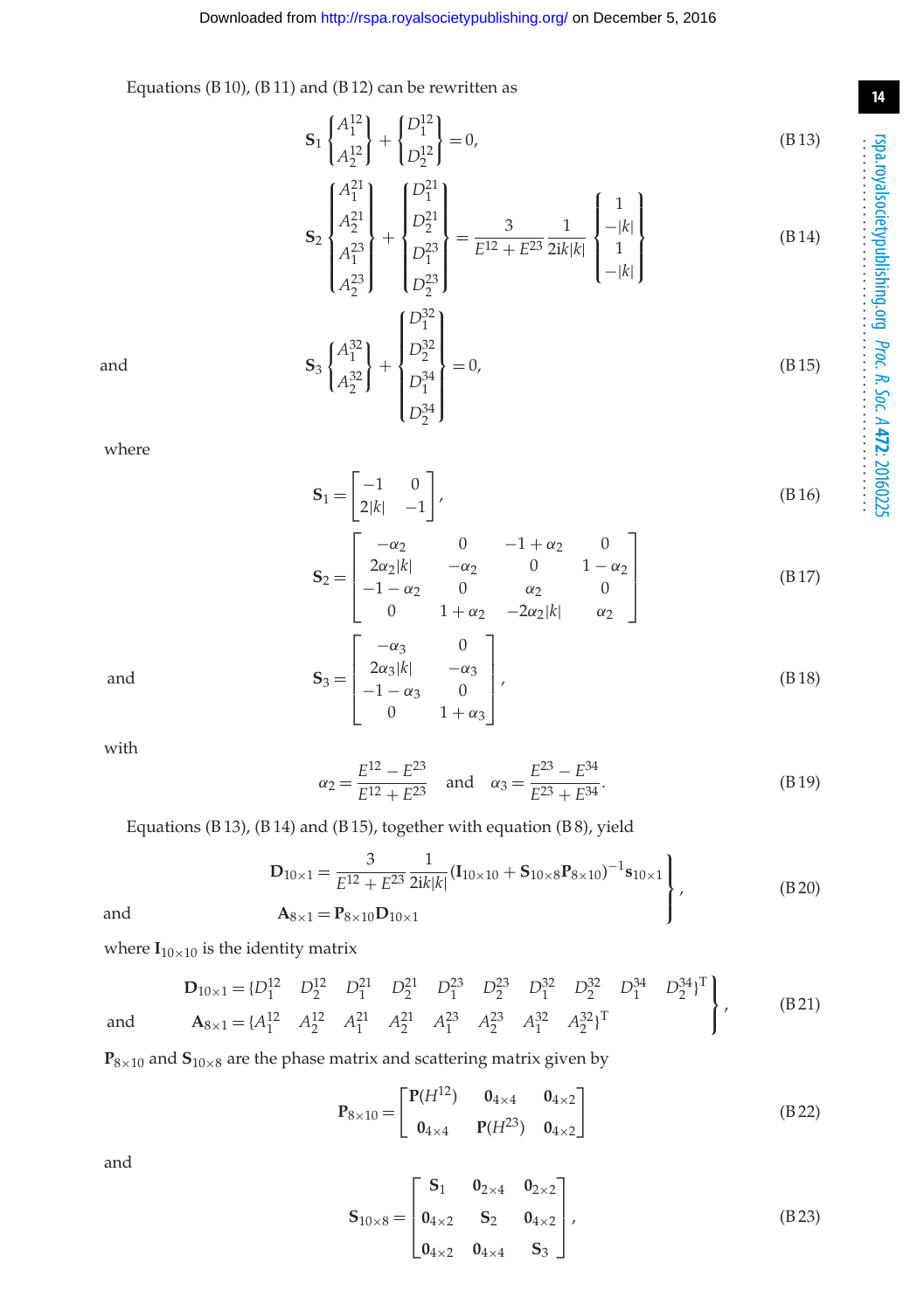respectively, and  $s_{10\times1}$  is the source vector

$$
\mathbf{s}_{10\times 1} = \begin{bmatrix} 0 & 0 & 1 & -|k| & 1 & -|k| & 0 & 0 & 0 & 0 \end{bmatrix}^{\mathrm{T}}.
$$
 (B24)

By the inverse Fourier transform

$$
f(x) = \frac{1}{2\pi} \int_{-\infty}^{+\infty} \hat{f}(k) e^{ikx} dk,
$$
 (B.25)

the normal strain in the *x*-direction along the encapsulation/epidermis interface can be derived in the physical domain from equations (B 4), (B 8) and (B 20) as

$$
\varepsilon_{11}(x) = \frac{\partial}{\partial x} \left[ \frac{1}{2\pi} \int_{-\infty}^{+\infty} \hat{u}_1(0; A_{\xi}^{21}, D_{\xi}^{21}) e^{ikx} dk \right]
$$
  
\n
$$
= -\frac{1}{4\pi i} \frac{3}{E^{12} + E^{23}} \int_{-\infty}^{+\infty} \frac{k}{|k|} \{e^{-|k|H^{12}} H^{12} e^{-|k|H^{12}} 1 0_{1 \times 7} \} (\mathbf{I}_{10 \times 10} + \mathbf{S}_{10 \times 8} \mathbf{P}_{8 \times 10})^{-1} \mathbf{s}_{10 \times 1} e^{ikx} dk
$$
  
\n
$$
= -\frac{1}{2\pi i} \frac{3}{E^{12} + E^{23}} \int_{0}^{+\infty} \{e^{-kH^{12}} H^{12} e^{-kH^{12}} 1 0_{1 \times 7} \} (\mathbf{I}_{10 \times 10} + \mathbf{S}_{10 \times 8} \mathbf{P}_{8 \times 10})^{-1} \mathbf{s}_{10 \times 1} \sin(kx) dk,
$$
  
\n(B26)

Equation (B 26) can be further decomposed into two separate parts as

$$
\varepsilon_{11}(x) = \varepsilon_{11}^{\text{bi-material}}(x) + \varepsilon_{11}^{\text{c}}(x),\tag{B.27}
$$

where  $\varepsilon_{11}^{\text{bi-material}}$  denotes the normal strain in the *x*-direction along the encapsulation/epidermis interface owing to the same force in the corresponding bi-material composed of an encapsulation half-plane and an epidermis half-plane defined as

$$
\varepsilon_{11}^{\text{bi-material}}(x) = -\frac{1}{4\pi i} \frac{3}{E^{12} + E^{23}} \int_{-\infty}^{+\infty} \frac{k}{|k|} \{e^{-|k|H^{12}} \quad H^{12} e^{-|k|H^{12}} \quad 1 \quad \mathbf{0}_{1 \times 7} \} \mathbf{s}_{10 \times 1} e^{ikx} dk
$$

$$
= -\frac{1}{4\pi i} \frac{3}{E^{12} + E^{23}} \int_{-\infty}^{+\infty} \frac{k}{|k|} e^{ikx} dk = -\frac{3}{2\pi (E^{12} + E^{23})} \frac{1}{x'}, \tag{B.28}
$$

and  $\varepsilon_{11}^{\rm c}$  is the complementary part defined as

$$
\varepsilon_{11}^{c}(x) = -\frac{1}{4\pi i} \frac{3}{E^{12} + E^{23}}
$$
\n
$$
\times \int_{-\infty}^{+\infty} \frac{k}{|k|} \{e^{-|k|H^{12}} H^{12} e^{-|k|H^{12}} 1 0_{1 \times 7}\} [(I_{10 \times 10} + S_{10 \times 8} P_{8 \times 10})^{-1} - I_{10 \times 10}] s_{10 \times 1} e^{ikx} dk
$$
\n
$$
= -\frac{1}{2\pi} \frac{3}{E^{12} + E^{23}}
$$
\n
$$
\times \int_{0}^{+\infty} \{e^{-kH^{12}} H^{12} e^{-kH^{12}} 1 0_{1 \times 7}\} [(I_{10 \times 10} + S_{10 \times 8} P_{8 \times 10})^{-1} - I_{10 \times 10}] s_{10 \times 1} \sin(kx) dk.
$$
\n(B29)

# Appendix C

The infinite series in equation (3.26) for the normalized shear stress is truncated to the *N*th term when substituted into equations (3.22) and (3.23). Multiplying  $\sqrt{1 - X_a^2} U_{m-1}(X_a)$  and  $\sqrt{1-X_s^2}U_{m-1}(X_s)$  on both sides of equations (3.22) and (3.23), and then integration from  $-1$  to +1 with respect to  $X_a$  and  $X_s$ , respectively, give a set of linear algebraic equations for  $C_n^a$  and  $C_n^s$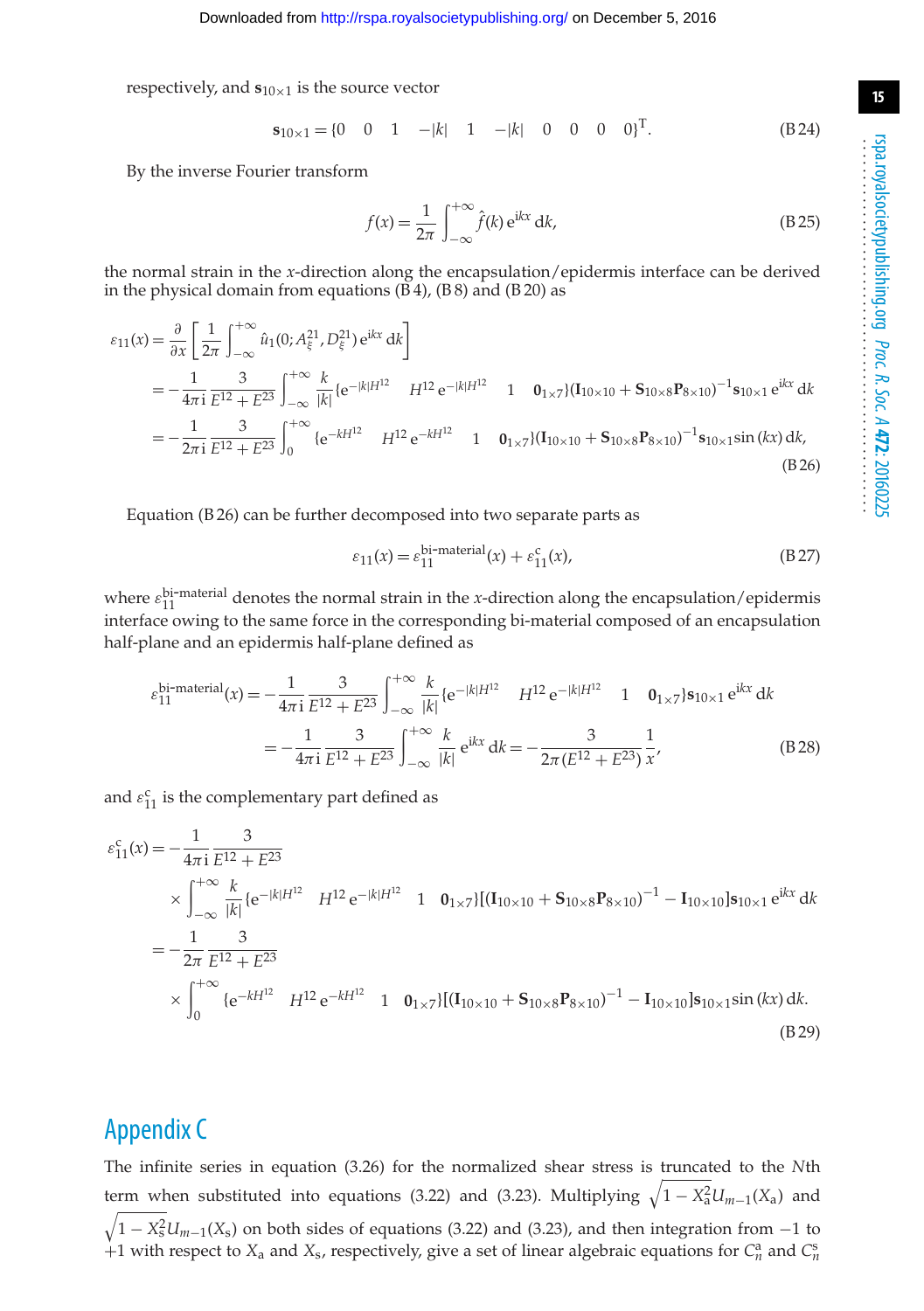**16**

*N*

as

$$
\sum_{n=1}^{N} (\Lambda_{mn}^{a-a} C_n^a + \Lambda_{mn}^{a-s} C_n^s) = -\frac{1}{\pi} \delta_{m1}
$$
\n
$$
\sum_{n=1}^{N} (\Lambda_{mn}^{s-a} C_n^a + \Lambda_{mn}^{s-s} C_n^s) = 0,
$$
\n(C1)

 $\left[\frac{(m-n)\pi}{2} + \frac{l\Theta}{a}\right]$ 

*a*  $\int d\theta$ 

where  $U_n$  is the *n*th-order Chebyshev polynomial of the second kind,  $\delta_{ij}$  is the Kronecker delta, and

$$
A_{mn}^{a-a} = \delta_{mn} - \lambda_a g_{mn} + \cos\frac{(m-n)\pi}{2} \int_0^{+\infty} \frac{2m}{\Theta} J_m(\Theta) J_n(\Theta) f\left(\frac{\Theta}{a}\right) d\Theta
$$
  
\n
$$
A_{mn}^{a-s} = \frac{K_a}{K_s} \int_0^{+\infty} \frac{2mb}{a\Theta} J_m\left(\frac{a\Theta}{b}\right) J_n(\Theta) \left[ f\left(\frac{\Theta}{b}\right) + 1 \right] \cos\left[\frac{(m-n)\pi}{2} - \frac{l\Theta}{b}\right] d\Theta
$$
  
\n
$$
A_{mn}^{s-s} = \delta_{mn} - \lambda_s g_{mn} + \cos\frac{(m-n)\pi}{2} \int_0^{+\infty} \frac{2m}{\Theta} J_m(\Theta) J_n(\Theta) f\left(\frac{\Theta}{b}\right) d\Theta
$$
  
\n
$$
A_{mn}^{s-a} = \frac{K_s}{K_a} \int_0^{+\infty} \frac{2ma}{b\Theta} J_m\left(\frac{b\Theta}{a}\right) J_n(\Theta) \left[ f\left(\frac{\Theta}{a}\right) + 1 \right] \cos\left[\frac{(m-n)\pi}{2} + \frac{l\Theta}{a}\right] d\Theta
$$
\n(C2)

and  $A_{mn}^{s-a} = \frac{K_s}{K_a}$ 

with  $J_n$  being the *n*th-order Bessel function of the first kind. The function  $g_{mn}$  in equation (C 2) is defined as

*a*

 $\int f_n(\Theta) \left[ f\left( \frac{\Theta}{a} \right) \right]$ 

$$
g_{mn} = \begin{cases} \frac{4m[(-1)^{m-n} + 1]}{\pi^2 [(m-n)^2 - 1][(m+n)^2 - 1]}, & \text{if } (m-n)^2 \neq 1; \\ 0, & \text{if } (m-n)^2 = 1 \end{cases}
$$
 (C3)

## <span id="page-15-0"></span>**References**

 $\int^{+\infty}$  $\theta$ 

2*ma <sup>b</sup>*<sup>Θ</sup> *Jm b*Θ *a*

- 1. Geerligs M, van Breemen L, Peters G, Ackermans P, Baaijens F, Oomens C. 2011 *in vitro* indentation to determine the mechanical properties of epidermis. *J. Biomech.* **44**, 1176–1181. [\(doi:10.1016/j.jbiomech.2011.01.015\)](http://dx.doi.org/10.1016/j.jbiomech.2011.01.015)
- <span id="page-15-1"></span>2. Hendriks FM, Brokken D, Oomens CWJ, Bader DL, Baaijens FPT. 2006 The relative contributions of different skin layers to the mechanical behavior of human skin *in vivo* using suction experiments. *Med. Eng. Phys.* **28**, 259–266. [\(doi:10.1016/j.medengphy.2005.07.001\)](http://dx.doi.org/10.1016/j.medengphy.2005.07.001)
- <span id="page-15-2"></span>3. Pailler-Mattei C, Bec S, Zahouani H. 2008 *in vivo* measurements of the elastic mechanical properties of human skin by indentation tests. *Med. Eng. Phys.* **30**, 599–606. [\(doi:10.1016/j.](http://dx.doi.org/10.1016/j.medengphy.2007.06.011) [medengphy.2007.06.011\)](http://dx.doi.org/10.1016/j.medengphy.2007.06.011)
- <span id="page-15-3"></span>4. Hendriks FM, Brokken D, van Eemeren JTWM, Oomens CWJ, Baaijens FPT, Horsten JBAM. 2003 A numerical-experimental method to characterize the non-linear mechanical behaviour of human skin. *Skin Res. Technol.* **9**, 274–283. [\(doi:10.1034/j.1600-0846.2003.00019.x\)](http://dx.doi.org/10.1034/j.1600-0846.2003.00019.x)
- <span id="page-15-4"></span>5. Agache PG, Monneur C, Leveque JL, De Rigal J. 1980 Mechanical properties and Young's modulus of human skin *in vivo*. *Arch. Dermatol. Res.* **269**, 221–232. [\(doi:10.1007/BF00406415\)](http://dx.doi.org/10.1007/BF00406415)
- <span id="page-15-5"></span>6. Gennisson JL, Baldeweck T, Tanter M, Catheline S, Fink M, Sandrin L, Cornillon C, Querleux B. 2004 Assessment of elastic parameters of human skin using dynamic elastography. *IEEE Trans. Ultrason. Ferroelectr. Freq. Control* **51**, 980–989. [\(doi:10.1109/TUFFC.2004.1324402\)](http://dx.doi.org/10.1109/TUFFC.2004.1324402)
- <span id="page-15-6"></span>7. Diridollou S, Patat F, Gens F, Vaillant L, Black D, Lagarde JM, Gall Y, Berson M. 2000 *in vivo* model of the mechanical properties of the human skin under suction. *Skin Res. Technol.* **6**, 214–221. [\(doi:10.1034/j.1600-0846.2000.006004214.x\)](http://dx.doi.org/10.1034/j.1600-0846.2000.006004214.x)
- <span id="page-15-7"></span>8. Jasaitiene D, Valiukeviciene S, Linkeviciute G, Raisutis R, Jasiuniene E, Kazys R. 2011 Principles of high-frequency ultrasonography for investigation of skin pathology. *J. Eur. Acad. Dermatol. Venereol.* **25**, 375–382. [\(doi:10.1111/j.1468-3083.2010.03837.x\)](http://dx.doi.org/10.1111/j.1468-3083.2010.03837.x)
- <span id="page-15-8"></span>9. Sanders R. 1973 Torsional elasticity of human skin *in vivo*. *Pflug. Arch. Eur. J. Physiol.* **342**, 255–260. [\(doi:10.1007/BF00591373\)](http://dx.doi.org/10.1007/BF00591373)
- <span id="page-15-9"></span>10. Sugihara T, Ohura T, Homma K, Igawa HH. 1991 The extensibility in human skin: variation according to age and site. *Br. J. Plast. Surg.* **44**, 418–422. [\(doi:10.1016/0007-1226\(91\)90199-T\)](http://dx.doi.org/10.1016/0007-1226(91)90199-T)
- <span id="page-15-10"></span>11. Wang Q, Hayward V. 2007 *in vivo* biomechanics of the fingerpad skin under local tangential traction. *J. Biomech.* **40**, 851–860. [\(doi:10.1016/j.jbiomech.2006.03.004\)](http://dx.doi.org/10.1016/j.jbiomech.2006.03.004)